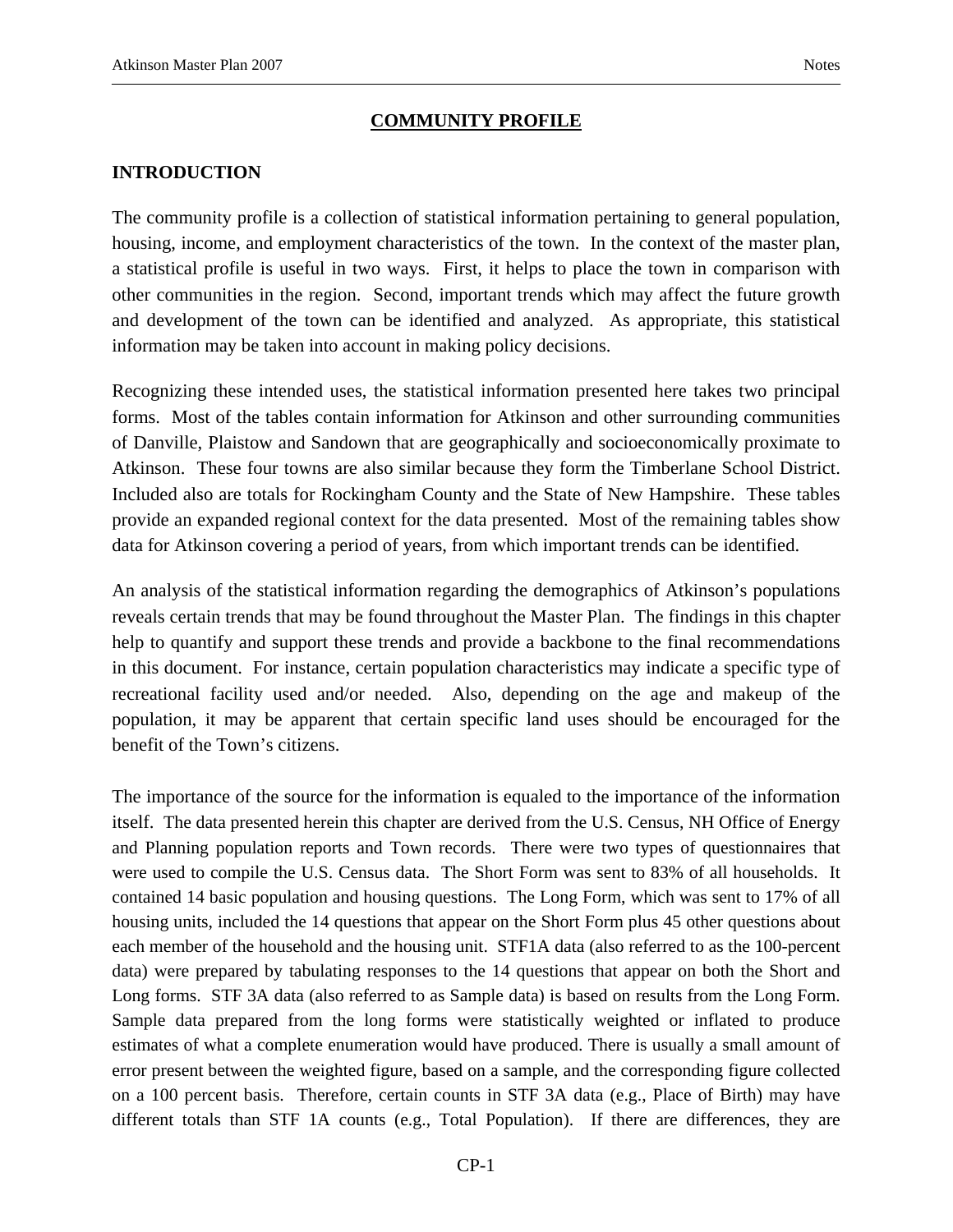negligible: for instance Atkinson's place of birth totals from STF 3A population is 6,178; and total population number from STF 1A is also 6,178. All 2000 Census data was derived from STF 3A, with the exception of the population and housing data which came from STF 1A.

### 1. Population Growth

Historically, Atkinson like much of the Seacoast region of New Hampshire was an agricultural community with a sparsely populated area. The Town encompasses an area of 6,912 acres and its population in 1767 was 476 (Table P-1). During much of the  $18<sup>th</sup>$  and  $19<sup>th</sup>$  century, population levels remained stable, with minimal growth. Between 1950 and 1960, the population doubled from 492 persons to 1017 and experienced an average annual growth rate of 7.0%. This explosive growth trend continued for an additional 20 years. Since 1980, growth has seen a dramatic drop from the previous 30 years, however, there has continued to be a steady growth rate of approximately 1.4% per year. In 2005, Atkinson's population was estimated to be 6,560 persons. This is equivalent to 607 persons per square mile, or approximately 1.1 acres per persons. Although by urban standards this is not a high population density, it does represent a considerable increase in density when compared with historical populations of Atkinson. Figure P-1 and Figure P-2 visually depict the growth trends represented in Table P-1 and compare it with the population growth of surrounding communities.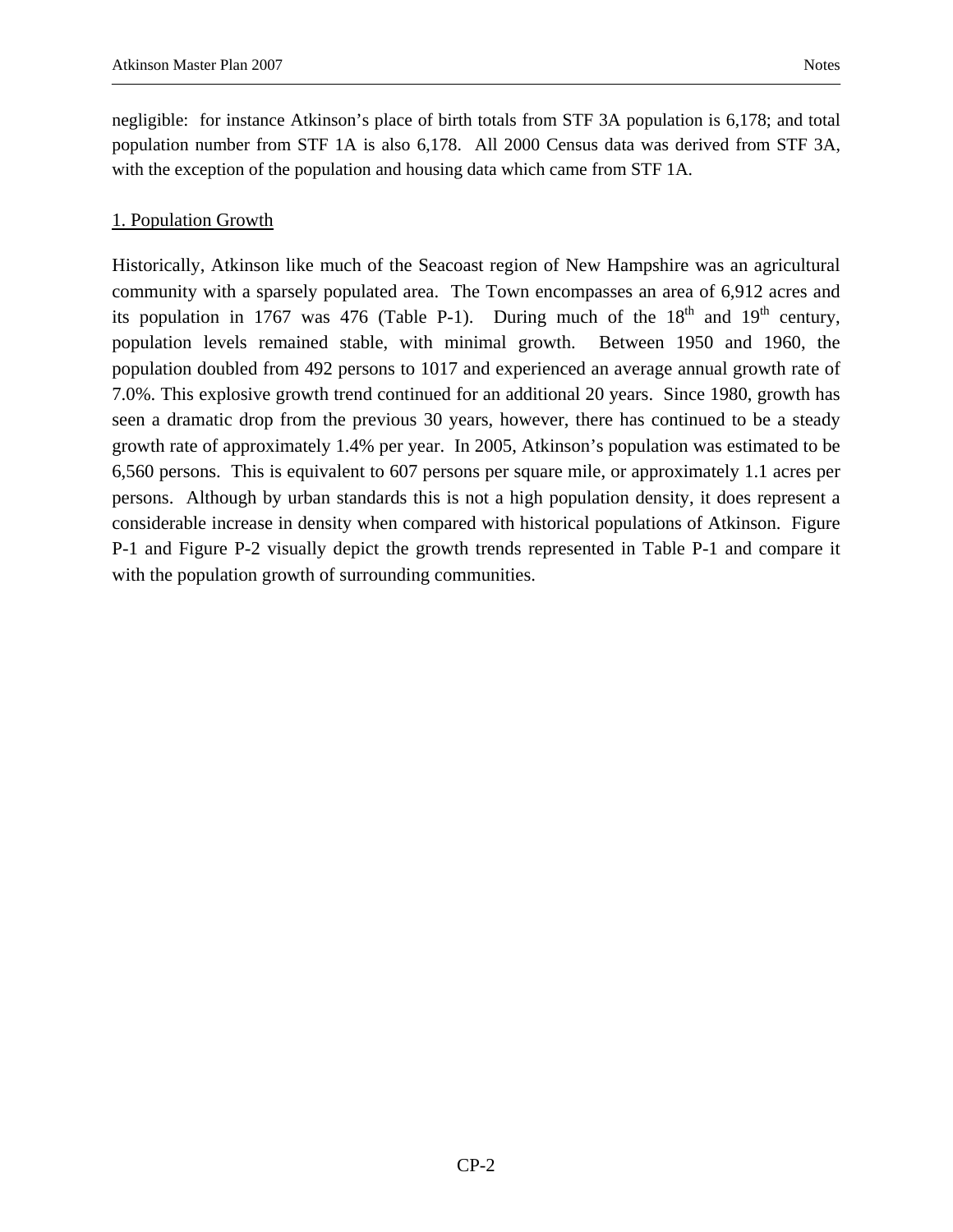#### **Table P-1**

# **POPULATION HISTORY Atkinson 1767-2005**

### **Area of Town: 6,912 Acres**

|      |            |        | Average  |      |            |        | Average  |
|------|------------|--------|----------|------|------------|--------|----------|
|      |            |        | Annual   |      |            |        | Annual   |
|      |            |        | Growth   |      |            |        | Growth   |
|      |            | Acres  | for      |      |            | Acres  | for      |
|      |            | per    | Report   |      |            | per    | Report   |
| Year | Population | Person | Period   | Year | Population | Person | Period   |
| 1767 | 476        | 14.5   |          | 1890 | 483        | 14.3   | $-0.4%$  |
| 1775 | 575        | 12     | 2.3%     | 1900 | 442        | 15.6   | $-0.9\%$ |
| 1786 | 500        | 13.8   | $-1.3%$  | 1910 | 440        | 15.7   | $0.0\%$  |
| 1790 | 479        | 14.4   | $-1.1%$  | 1920 | 413        | 16.7   | $-0.6\%$ |
| 1800 | 474        | 14.5   | $-0.1\%$ | 1930 | 407        | 17     | $-0.1%$  |
| 1810 | 556        | 12.4   | 1.6%     | 1940 | 433        | 15.9   | 0.6%     |
| 1820 | 563        | 12.3   | 0.1%     | 1950 | 492        | 14     | 1.3%     |
| 1830 | 554        | 12.4   | $-0.2%$  | 1960 | 1,017      | 6.8    | 7.0%     |
| 1840 | 557        | 12.4   | 0.1%     | 1970 | 2,291      | 3      | 7.8%     |
| 1850 | 600        | 11.5   | 0.7%     | 1980 | 4,397      | 1.5    | 6.3%     |
| 1860 | 546        | 12.6   | $-0.9\%$ | 1990 | 5,188      | 1.3    | 1.6%     |
| 1870 | 488        | 14.1   | $-1.1%$  | 2000 | 6,178      | 1.1    | 1.7%     |
| 1880 | 502        | 13.8   | 0.3%     | 2005 | 6,560      | 1.1    | 1.2%     |

| Average  |      |            |        | Average  |
|----------|------|------------|--------|----------|
| Annual   |      |            |        | Annual   |
| Growth   |      |            |        | Growth   |
| for      |      |            | Acres  | for      |
| Report   |      |            | per    | Report   |
| Period   | Year | Population | Person | Period   |
|          | 1890 | 483        | 14.3   | $-0.4%$  |
| 2.3%     | 1900 | 442        | 15.6   | $-0.9\%$ |
| $-1.3%$  | 1910 | 440        | 15.7   | 0.0%     |
| $-1.1%$  | 1920 | 413        | 16.7   | $-0.6%$  |
| $-0.1%$  | 1930 | 407        | 17     | $-0.1%$  |
| 1.6%     | 1940 | 433        | 15.9   | 0.6%     |
| 0.1%     | 1950 | 492        | 14     | 1.3%     |
| $-0.2%$  | 1960 | 1,017      | 6.8    | 7.0%     |
| 0.1%     | 1970 | 2,291      | 3      | 7.8%     |
| 0.7%     | 1980 | 4,397      | 1.5    | 6.3%     |
| $-0.9\%$ | 1990 | 5,188      | 1.3    | 1.6%     |
| $-1.1%$  | 2000 | 6,178      | 1.1    | 1.7%     |
| 0.3%     | 2005 | 6,560      | 1.1    | 1.2%     |
|          |      |            |        |          |

Sources: 1767-1960, 2005, NH Office of Energy and Planning. 1970-2000, US Census Bureau.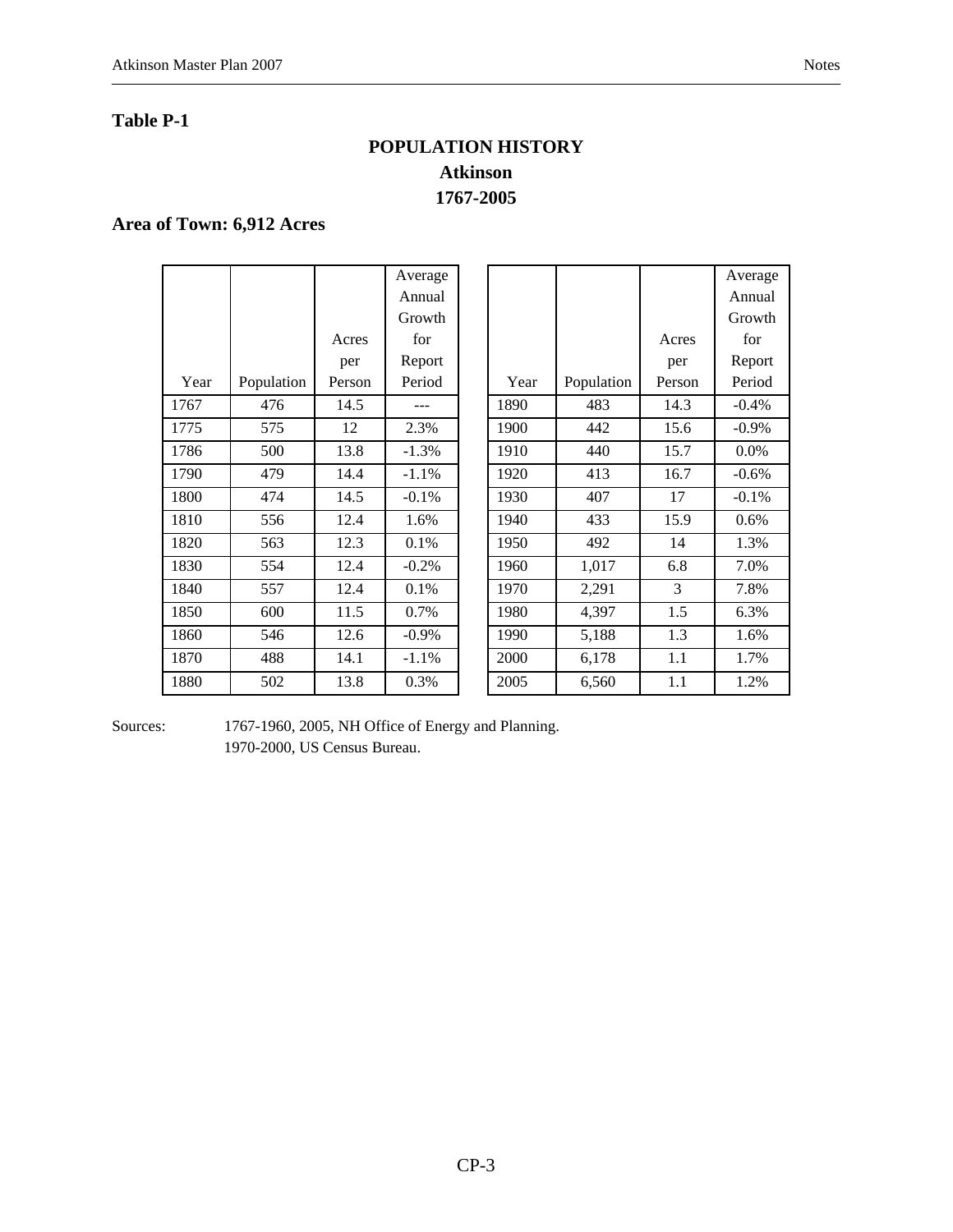# **POPULATION BY TOWN Atkinson and Surrounding Communities 1900-2005**



#### Data:

| Town            | 1900  | 1910  | 1920  | 1930  | 1940  | 1950  |
|-----------------|-------|-------|-------|-------|-------|-------|
| <b>Atkinson</b> | 442   | 440   | 413   | 407   | 433   | 492   |
| Danville        | 615   | 517   | 463   | 406   | 457   | 508   |
| Plaistow        | 1,027 | 1,173 | 1,368 | 1,366 | 1,414 | 2,082 |
| Sandown         | 400   | 380   | 280   | 229   | 292   | 315   |

| Town            | 1960  | 1970  | 1980  | 1990  | 2000  | 2005  |
|-----------------|-------|-------|-------|-------|-------|-------|
| <b>Atkinson</b> | 1.017 | 2.291 | 4.397 | 5.188 | 6.178 | 6,560 |
| Danville        | 605   | 924   | 1,318 | 2,534 | 4.023 | 4.490 |
| Plaistow        | 2,915 | 4,712 | 5,609 | 7,316 | 7.747 | 7,820 |
| Sandown         | 366   | 741   | 2,057 | 4,060 | 5,143 | 5,850 |

Sources: 1900-1960, 2005, NH Office of Energy and Planning.

1970-2000, US Census Bureau.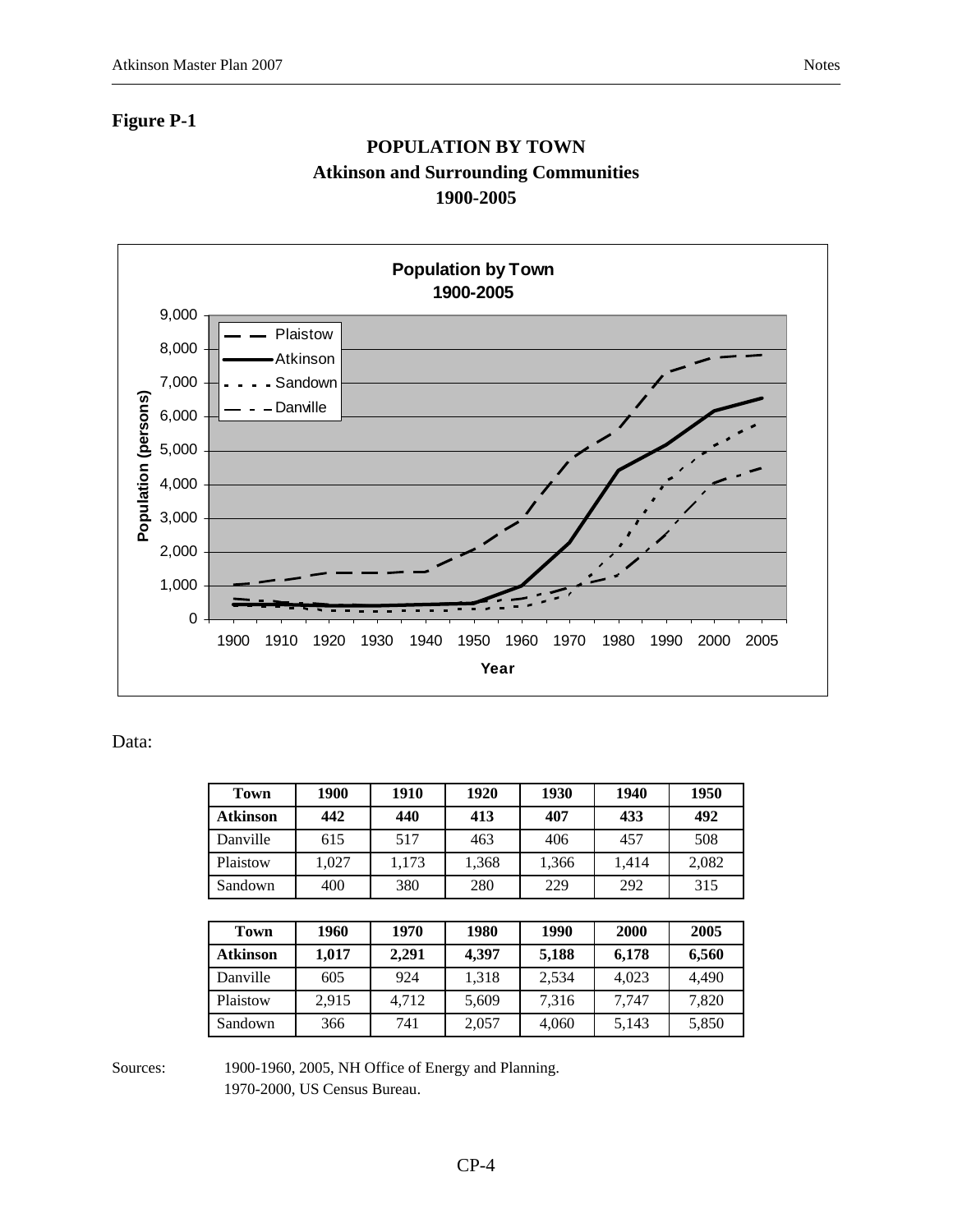### **Figure P-2**

# **AVERAGE ANNUAL POPULATION CHANGE Atkinson and Surrounding Communities 1900-2005**



Data:

|                     | $-1900$ | -1910    | $-1920$  | $-1930$  | -1940   | $-1950$ |
|---------------------|---------|----------|----------|----------|---------|---------|
| <b>Atkinson</b>     | n/a     | $0.0\%$  | $-0.6\%$ | $-0.1\%$ | $0.6\%$ | 1.3%    |
| Danville            | n/a     | $-1.8%$  | $-1.1\%$ | $-1.3%$  | 1.2%    | 1.1%    |
| Plaistow            | n/a     | 1.3%     | 1.5%     | $0.0\%$  | 0.3%    | 3.8%    |
| Sandown             | n/a     | $-0.5\%$ | $-3.1\%$ | $-2.0\%$ | 2.4%    | 0.8%    |
| <b>Rock. County</b> | n/a     | $0.2\%$  | 0.1%     | $0.2\%$  | $0.8\%$ | 1.8%    |

|                     | -1960   | -1970 | $-1980$ | -1990 | $-2000$ | $-2005$ |
|---------------------|---------|-------|---------|-------|---------|---------|
| <b>Atkinson</b>     | $7.0\%$ | 7.8%  | $6.3\%$ | 1.6%  | $1.7\%$ | $1.2\%$ |
| Danville            | 1.7%    | 4.1%  | 3.5%    | 6.3%  | 4.5%    | 2.2%    |
| Plaistow            | 3.3%    | 4.7%  | 1.7%    | 2.6%  | 0.6%    | 0.2%    |
| Sandown             | 1.5%    | 6.8%  | 9.7%    | 6.6%  | 2.3%    | 2.5%    |
| <b>Rock. County</b> | 3.4%    | 3.4%  | 3.1%    | 2.5%  | $1.2\%$ | 1.3%    |

Sources: 1900-1960, 2005, NH Office of Energy and Planning.

1970-2000, US Census Bureau.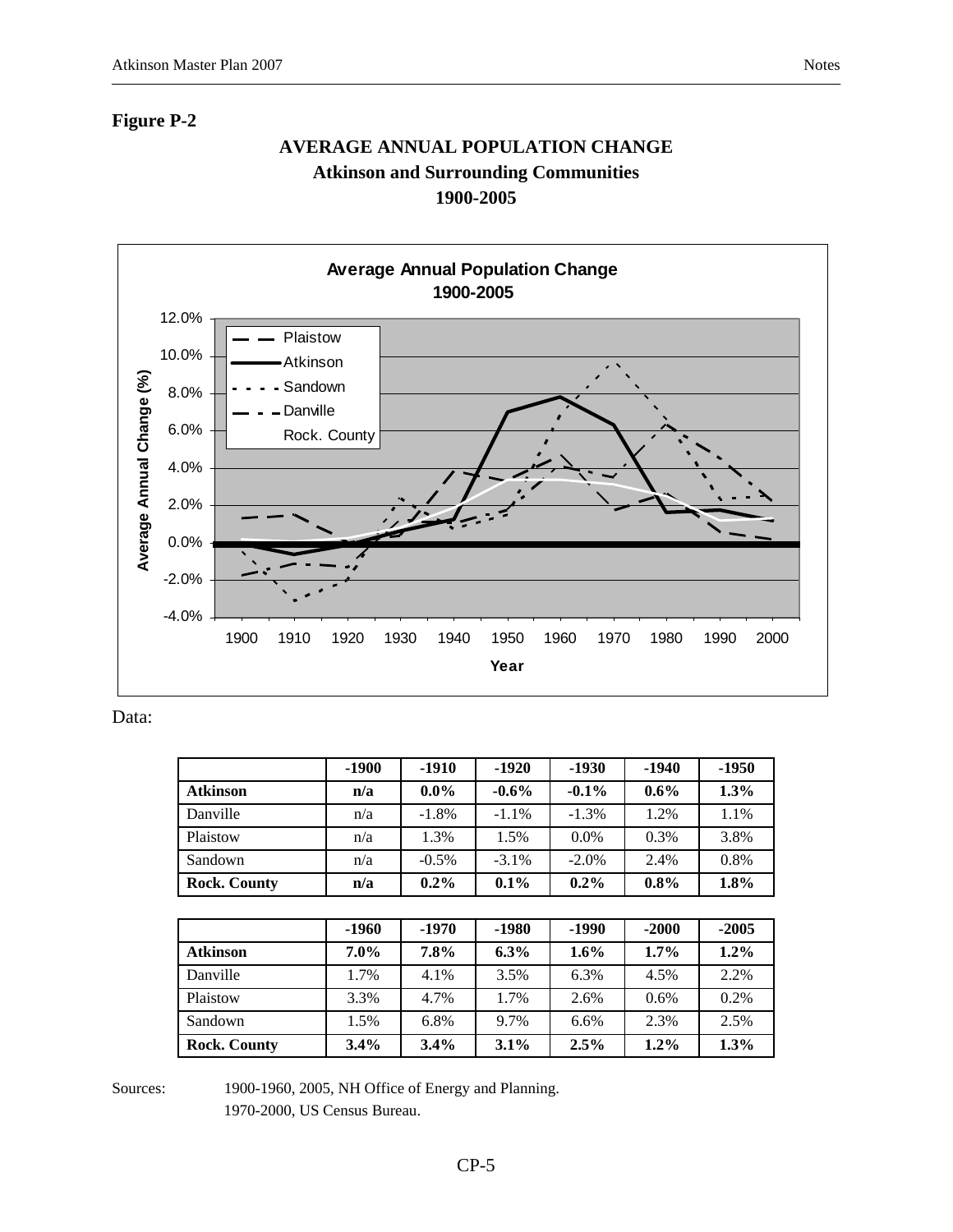The growth of the population in Atkinson has largely been correlated to the population of the region and the surrounding communities. Table P-2 is a snapshot of the population growth and density for Atkinson and surrounding towns between 1980-2005. Throughout the 80's, Atkinson's average annual growth was dramatically lower than the surrounding communities. However beginning in 1990, Atkinson's population growth remained steady while surrounding communities realized a decline. This statement can be observed when comparing Atkinson's average annual increase in the 1980's being 1.6% and 1.7% in the 90's, while the average annual growth rate for Rockingham county was 2.5% and 1.2% respectively. Also of interest is the growth rate experienced at the state level. The general trend of a moderately increasing population during the 1990's continued into the 21st century. The exceptions being Danville with a decrease from 4.5% annual average growth in the 1990's to 2.2% between 2000-2005. Population density in 2005 showed Atkinson being relatively more concentrated (607.4 person/sq. mi.) versus its neighboring communities.

#### **Table P-2**

# **GROWTH AND DENSITY Atkinson and Surrounding Communities 1980-2005**

|                     |         |           | <b>US Census</b> |                         |               | <b>Average Annual Change</b> |               | 2005                |                      |  |
|---------------------|---------|-----------|------------------|-------------------------|---------------|------------------------------|---------------|---------------------|----------------------|--|
| <b>TOWN/AREA</b>    | 1980    | 1990      | 2000             | <b>OEP</b> Est.<br>2005 | 1980-<br>1990 | 1990-<br>2000                | 2000-<br>2005 | Area<br>(Sq.<br>Mi) | Persons/<br>Sq. Mile |  |
| <b>Atkinson</b>     | 4.397   | 5,188     | 6,178            | 6,560                   | $1.6\%$       | $1.7\%$                      | $1.2\%$       | 10.8                | 607.4                |  |
| Danville            | 1.318   | 2,534     | 4,023            | 4,490                   | 6.3%          | 4.5%                         | 2.2%          | 11.5                | 390.4                |  |
| Plaistow            | 5,609   | 7,316     | 7,747            | 7.820                   | 2.6%          | $0.6\%$                      | 0.2%          | 9.9                 | 789.9                |  |
| Sandown             | 2.057   | 4.060     | 5.143            | 5,850                   | 6.6%          | 2.3%                         | 2.5%          | 13.6                | 430.1                |  |
| Timber. Sch. Dist.  | 13,381  | 19,098    | 23,091           | 24,720                  | 3.5%          | 1.9%                         | 1.4%          | 45.8                | 539.7                |  |
| <b>Rock. County</b> | 190,345 | 245,845   | 277,359          | 296,740                 | $2.5\%$       | $1.2\%$                      | $1.3\%$       | 699                 | 424.5                |  |
| N.H.                | 920,475 | 1,109,252 | ,235,786         | 1,315,000               | 1.8%          | 1.1%                         | 1.2%          | 8,992               | 146.2                |  |

Sources: 1980, 1990, 2000, US Census Bureau. 2005, NH Office of Energy and Planning.

In 2007, the N.H. Office of Energy and Planning projected Atkinson to grow moderately at 0.8% per year during 2000-2030 (Table P-3). It is estimated that in 2030 Atkinson's population will reach 7,790, or 1,230 more people than in 2005. This rate matches the rate of the region and is slightly lower than the projected growth rates for surrounding towns (Danville 1.0%, Sandown 1.1%, Hampstead 0.8%). The projected growth rates also reveal that Atkinson will continue to have a stable share of the county's population and it is not predicted that the Town will have any additional growth that won't already be experienced within the county.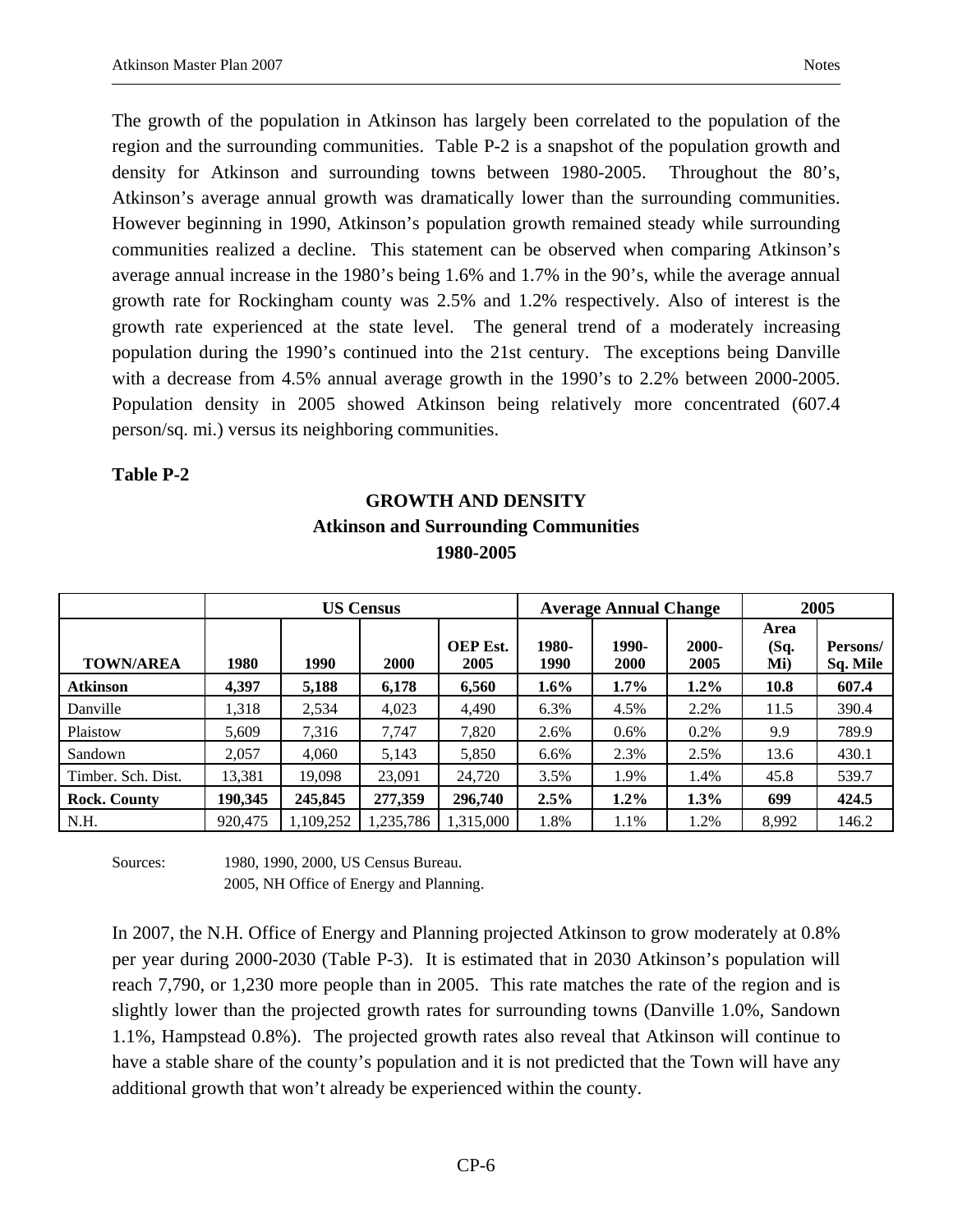### **Table P-3**

# **PROJECTED POPULATION AND GROWTH RATES Atkinson and Surrounding Communities 2000-2030**

|                     |             |           |          | Population $(\#)$ |          |           |         |         | <b>Average Annual Growth Rate (%)</b> |         |         |
|---------------------|-------------|-----------|----------|-------------------|----------|-----------|---------|---------|---------------------------------------|---------|---------|
|                     |             |           |          |                   |          |           | 2000-   | 2000-   | 2000-                                 | 2000-   | 2000-   |
| <b>TOWN/AREA</b>    | <b>2000</b> | 2010      | 2015     | 2020              | 2025     | 2030      | 2010    | 2015    | 2020                                  | 2025    | 2030    |
| <b>Atkinson</b>     | 6,178       | 6,800     | 7.090    | 7,330             | 7,570    | 7,790     | $1.0\%$ | $0.9\%$ | $0.9\%$                               | $0.8\%$ | $0.8\%$ |
| Danville            | 4,023       | 4,660     | 4,870    | 5,060             | 5,240    | 5,420     | 1.5%    | 1.3%    | 1.1%                                  | 1.1%    | 1.0%    |
| Hampstead           | 8,297       | 8,980     | 9,430    | 9,810             | 10,190   | 10,550    | 0.8%    | 0.8%    | 0.8%                                  | 0.8%    | 0.8%    |
| Plaistow            | 7,747       | 8,110     | 8,480    | 8,770             | 9,070    | 9,350     | 0.5%    | $0.6\%$ | $0.6\%$                               | $0.6\%$ | 0.6%    |
| Salem               | 28,112      | 30.940    | 31,880   | 32,770            | 33,680   | 34,440    | 1.0%    | 0.8%    | 0.8%                                  | 0.7%    | 0.7%    |
| Sandown             | 5,143       | 6,070     | 6,360    | 6,610             | 6,860    | 7,090     | 1.6%    | 1.4%    | 1.2%                                  | 1.1%    | 1.1%    |
| Region              | 178.997     | 197,390   | 205,230  | 212,070           | 219,250  | 225,760   | 1.0%    | 0.9%    | 0.8%                                  | 0.8%    | 0.8%    |
| <b>Rock. County</b> | 277,359     | 308,220   | 320,490  | 331,190           | 341,850  | 351,660   | $1.0\%$ | $1.0\%$ | $0.9\%$                               | $0.8\%$ | $0.8\%$ |
| N.H.                | 1,235,786   | 1,365,140 | ,420,000 | ,470,010          | ,520,310 | 1,565,040 | 1.0%    | 0.9%    | 0.9%                                  | 0.8%    | 0.8%    |

Sources: 2000, US Census Bureau.

2010-2030, NH Office of Energy and Planning.

### Age Distribution

In addition to population changes, the age distribution of the residents in Atkinson will have an effect on the community services. Figure P-3 illustrates the age distribution of the population of the Town from 1970-2000. The data demonstrates the combined effects of in-migration and the demographic age shifts of an aging population. The adult and elderly populations have been growing, while the youth population brackets have fewer residents in this class for the year 2000 than in 1970. This trend of an aging population will cause a shift of services. One example is the increase number of 55+ communities that have transpired.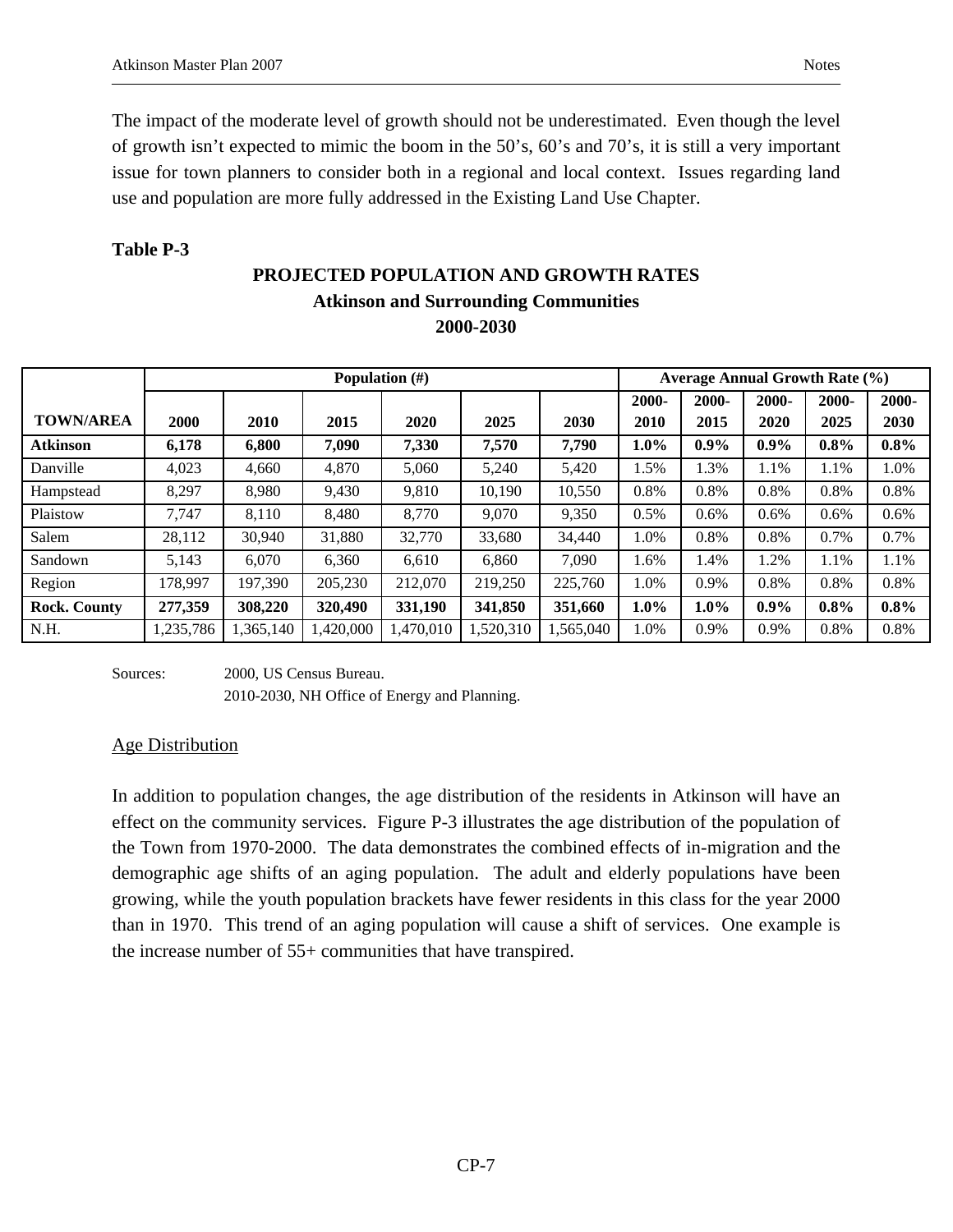### **Figure P-3**

# **AGE DISTRIBUTION Atkinson 1970-2000**



### Data:

| Age       |        | 1970  |        | 1980  |        | 1990  |                   | 2000  |
|-----------|--------|-------|--------|-------|--------|-------|-------------------|-------|
| Group     | $(\#)$ | (%)   | $(\#)$ | (%)   | $(\#)$ | (%)   | (# <sup>2</sup> ) | (%)   |
| $\lt$ 5   | 320    | 6.6%  | 320    | 7.3%  | 335    | 6.5%  | 397               | 6.4%  |
| $5 - 9$   | 467    | 9.7%  | 467    | 10.6% | 357    | 6.9%  | 424               | 6.9%  |
| $10 - 14$ | 463    | 9.6%  | 463    | 10.5% | 380    | 7.3%  | 469               | 7.6%  |
| $15 - 19$ | 350    | 7.3%  | 354    | 8.1%  | 432    | 8.3%  | 339               | 5.5%  |
| $20 - 24$ | 231    | 4.8%  | 231    | 5.3%  | 320    | 6.2%  | 193               | 3.1%  |
| 25 - 34   | 877    | 18.2% | 877    | 19.9% | 685    | 13.2% | 615               | 10.0% |
| $35 - 44$ | 1,149  | 23.9% | 726    | 16.5% | 1,083  | 20.9% | 1142              | 18.5% |
| $45 - 54$ | 423    | 8.8%  | 423    | 9.6%  | 759    | 14.6% | 1134              | 18.4% |
| $55 - 64$ | 283    | 5.9%  | 283    | 6.4%  | 454    | 8.8%  | 760               | 12.3% |
| >64       | 253    | 5.3%  | 253    | 5.8%  | 383    | 7.4%  | 705               | 11.4% |
| TOTAL     | 4,816  | 100%  | 4,397  | 100%  | 5,188  | 100%  | 6,178             | 100%  |

Source: 1970, 1980, 1990, 2000, US Census Bureau.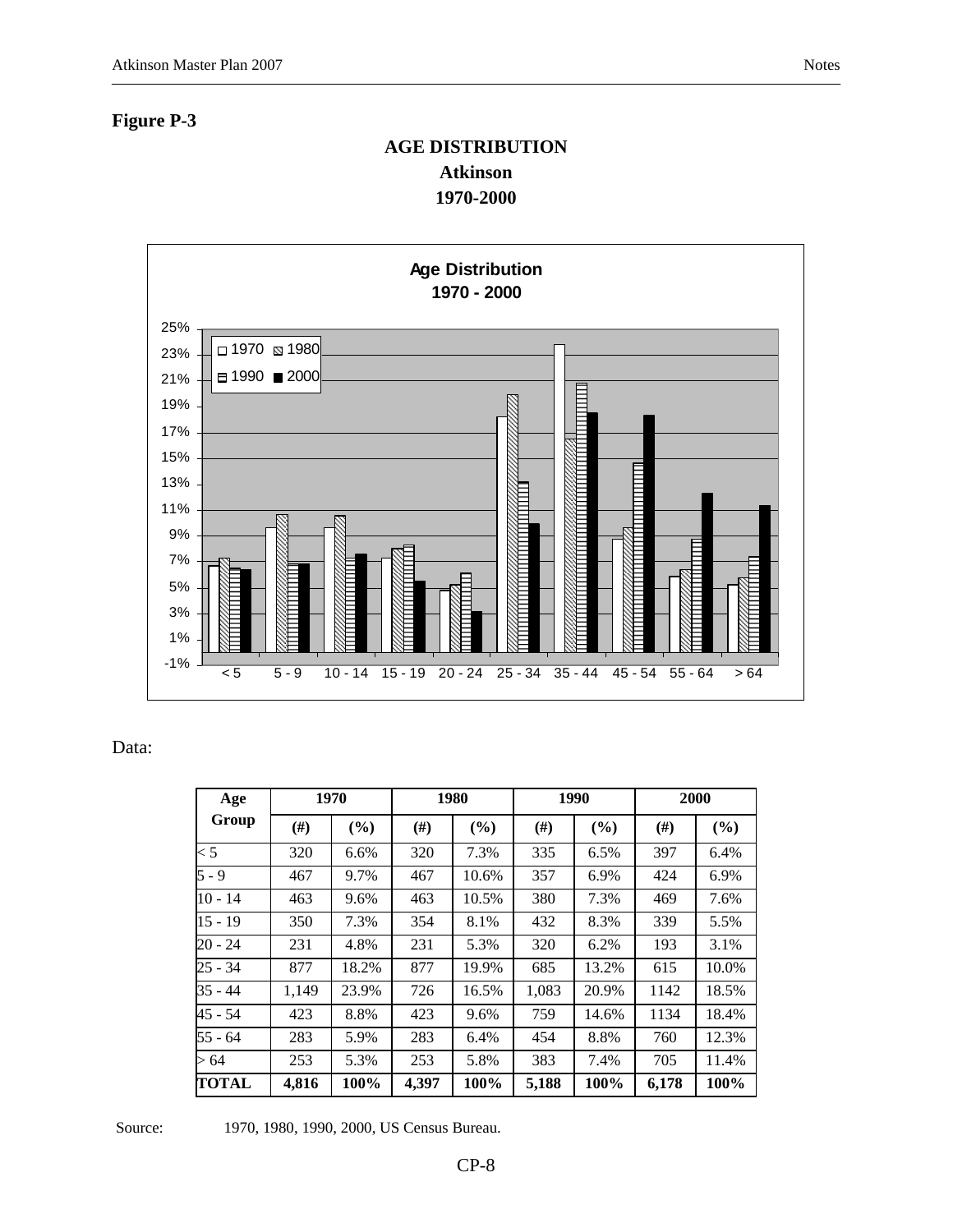# **Figure P-4**

# **PROJECTED AGE DISTRIBUTION Rockingham County 2000-2030**



Data:

| Age          |                   | 2000  |         | 2010   |          | 2020   | 2030    |         |  |
|--------------|-------------------|-------|---------|--------|----------|--------|---------|---------|--|
| Group        | $^{(#)}$          | (%)   | $(\#)$  | $($ %) | $^{(#)}$ | (%)    | (#)     | (%)     |  |
| $\lt$ 5      | 18,100            | 6.5%  | 15,203  | 4.9%   | 16,282   | 4.9%   | 16,655  | 4.7%    |  |
| $5 - 9$      | 21,398            | 7.7%  | 19,534  | 6.3%   | 17,932   | 5.4%   | 19,895  | 5.7%    |  |
| $10 - 14$    | 22,001            | 7.9%  | 23,306  | 7.6%   | 19,364   | 5.8%   | 21,150  | $6.0\%$ |  |
| $15 - 19$    | 17,610            | 6.3%  | 21,382  | 6.9%   | 19,296   | 5.8%   | 18,140  | 5.2%    |  |
| $20 - 24$    | 11,403            | 4.1%  | 15,331  | 5.0%   | 15,994   | 4.8%   | 13,685  | 3.9%    |  |
| $25 - 34$    | 36,314            | 13.1% | 29,033  | 9.4%   | 36,628   | 11.1%  | 36,431  | 10.4%   |  |
| $35 - 44$    | 54,673            | 19.7% | 39,211  | 12.7%  | 31,267   | 9.4%   | 40,187  | 11.4%   |  |
| $45 - 54$    | 43,345            | 15.6% | 55,044  | 17.9%  | 39,095   | 11.8%  | 31,651  | 9.0%    |  |
| $55 - 64$    | 24,428            | 8.8%  | 48.179  | 15.6%  | 60,562   | 18.3%  | 43.971  | 12.5%   |  |
| > 64         | 28,087            | 10.1% | 42,004  | 13.6%  | 74,761   | 22.6%  | 109,869 | 31.2%   |  |
| <b>Total</b> | 277,359<br>100.0% |       | 308,227 | 100.0% | 331,181  | 100.0% | 351,634 | 100.0%  |  |

Source: 2000-2025, NH Office of Energy and Planning.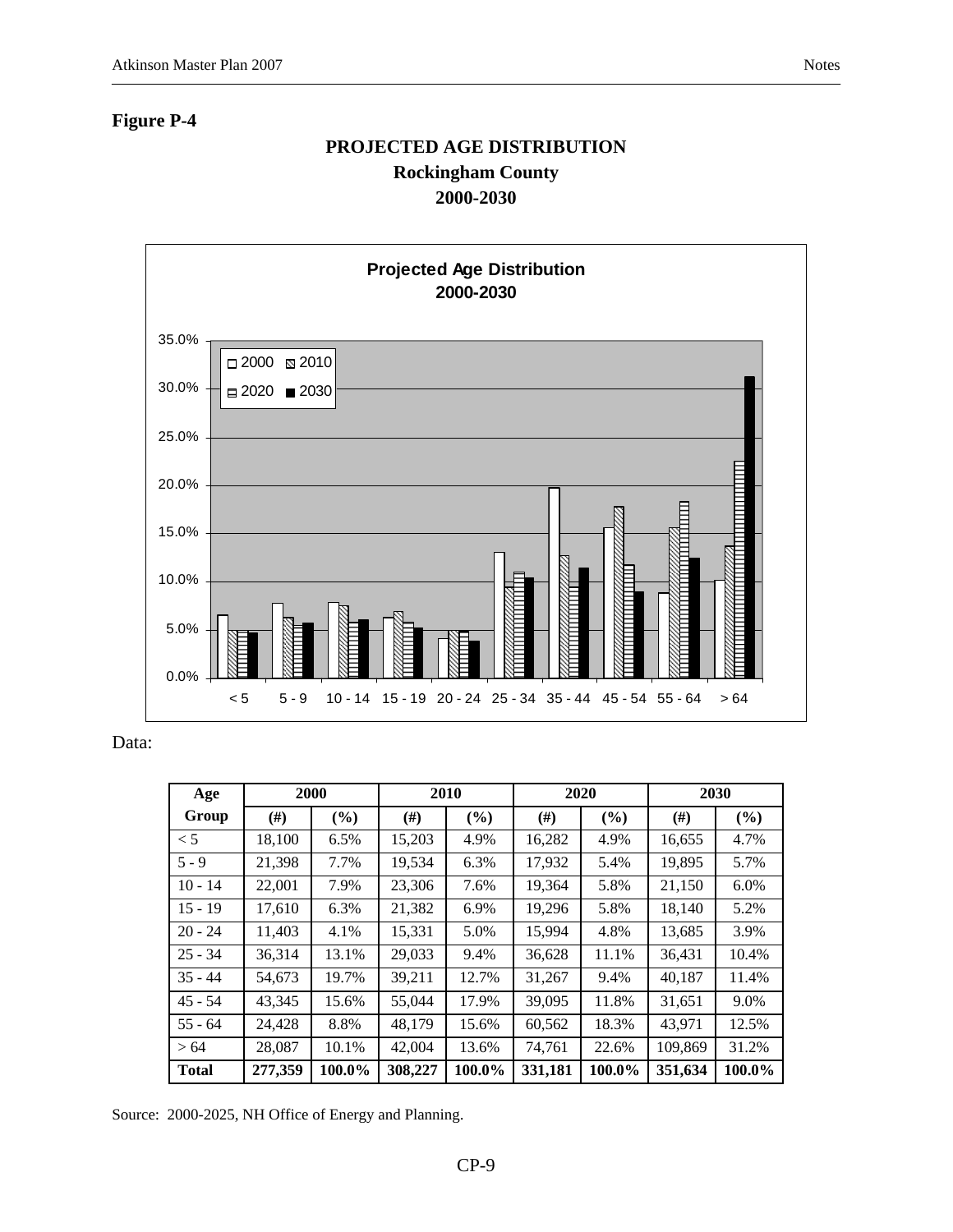The future shift in the age distribution of the population may be anticipated by the patterns shown in Figure P-4, illustrating the projected age distribution for Rockingham County population for 2000-2030. The general projected trends indicate that the very young and youth population will remain a relatively stable to declining share of the total population, while there will be significant shifts within the adult population as the 45-54 year olds age into the 55-64 year old groups. The most dramatic increase will be the projected growth of the over 64 populace which is estimated to become 31% of the population of Rockingham County in 2030.

#### Education

Figure P-5 shows education attainment of residents in Atkinson and surrounding communities. Along the x axis are the categories for the highest level of education achieved and the y axis shows the percentage of the population within each of the towns/areas. The common trend across all of the towns and areas is the low number of individuals who have not graduated from high school versus the large number of individuals who have secondary education. Over 95% of Atkinson residents have graduated from high school or pursued higher education. In comparison this is slightly higher than Rockingham County (90%) and the state of NH (87%). This difference is further identified when the high school graduate category and the categories for higher education are compared between the town of Atkinson and the other municipalities. The number of residents in Atkinson who's highest degree is graduation from high school (24%) is substantially lower than surrounding communities. At first glance this may be concerning, but the discrepancy is revealed in the bachelors and graduate categories where the number of Atkinson residents are significantly higher, 26% and 13% respectively, than other town/areas. This clearly illustrates that Atkinson, as a whole, has achieved higher educational merits compared to other towns in the Timberlane School District.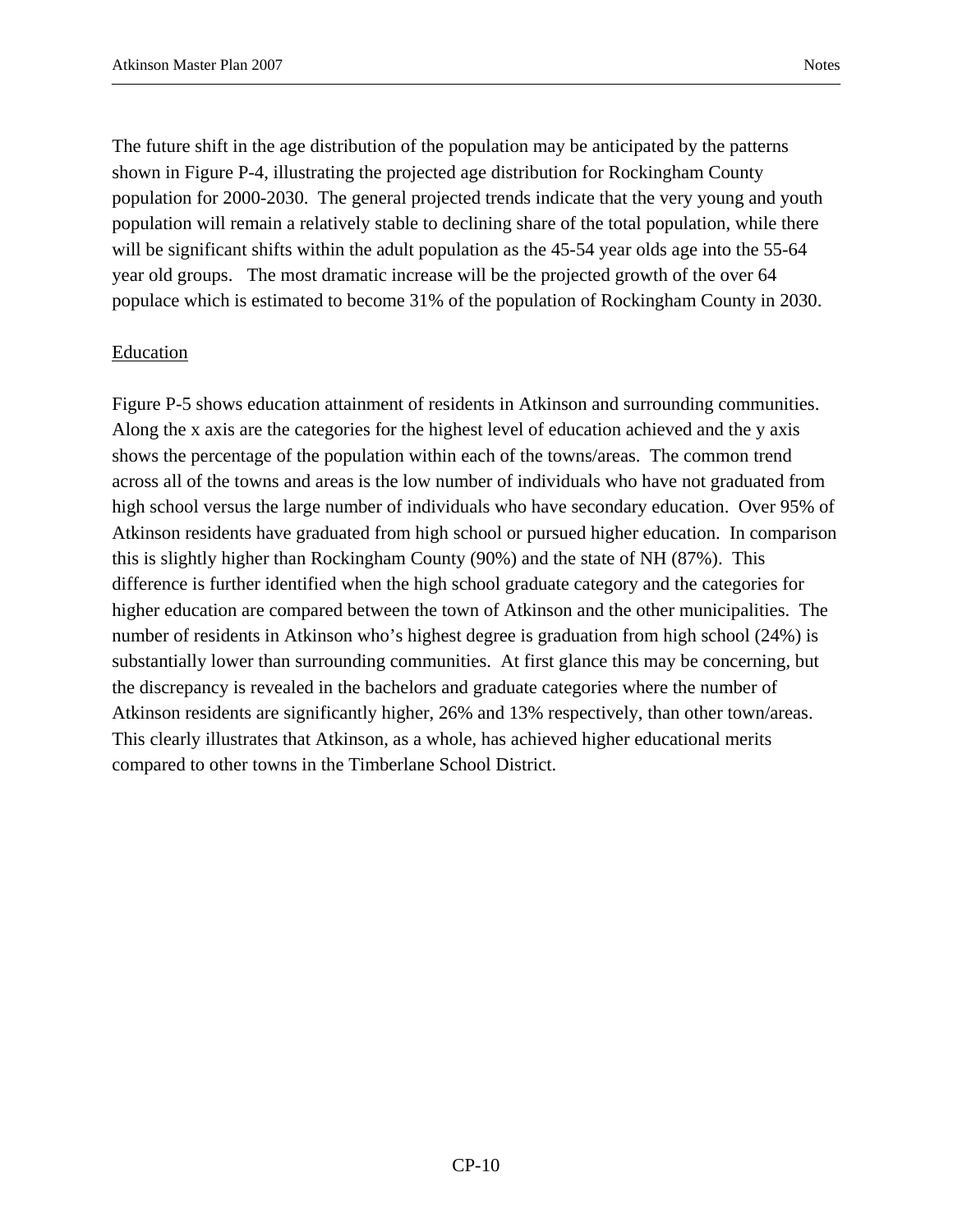### **Figure P-5**

# **EDUCATIONAL ATTAINMENT Atkinson and Surrounding Communities 2000**



Data:

|                     |         |            | H.S.            | <b>Some</b> |                  |                  |          | H.S. or |
|---------------------|---------|------------|-----------------|-------------|------------------|------------------|----------|---------|
| <b>TOWN/AREA</b>    | $<$ 9th | $9th-12th$ | <b>Graduate</b> | College     | <b>Associate</b> | <b>Bachelors</b> | Graduate | higher  |
| <b>Atkinson</b>     | $1\%$   | 4%         | 24%             | 21%         | 11%              | 26%              | 13%      | 95%     |
| Danville            | 1%      | 8%         | 34%             | 28%         | 10%              | 14%              | 5%       | 91%     |
| Plaistow            | 2%      | 7%         | 32%             | 24%         | 11%              | 17%              | 7%       | 91%     |
| Sandown             | 2%      | 6%         | 33%             | 26%         | 12%              | 15%              | 6%       | 92%     |
| Timber. Sch. Dist.  | $1\%$   | 6%         | 30%             | 24%         | 11%              | 19%              | 8%       | 92%     |
| <b>Rock. County</b> | 2%      | 7%         | 29%             | 21%         | 10%              | 21%              | $11\%$   | 90%     |
| N.H.                | 4%      | 9%         | 30%             | 20%         | 9%               | 19%              | 10%      | 87%     |

\* percents are based off of only the population who is over 25 years old.

Source: 2000, US Census Bureau.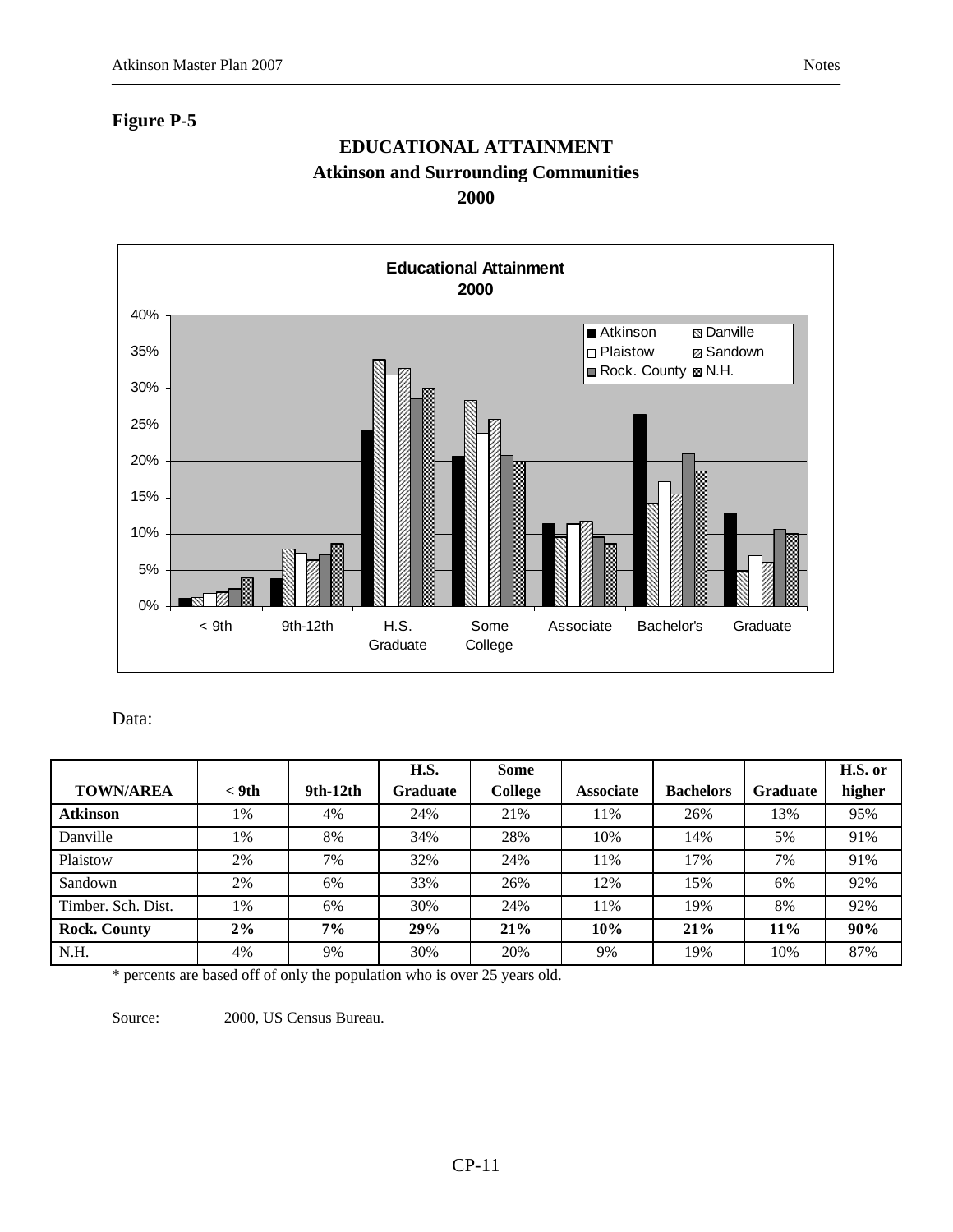Over the past 20 years, the student population in the region has increased. Since the 1980-81 school year the student population for Atkinson has grown from 994 to 1069 for the 2006-07 school year (Data- Figure P-6). This represents a 7.5% growth over this time. However, if the number of students is compared to the population, there has been a decreasing trend for Atkinson (Figure P-6). For the school year 1980-81, there were 226 students for every 1000 residents, the highest ratio out of the four towns in the Timberlane School District. During the 1980's, Atkinson went from the highest student to resident ratio to the lowest ratio, with 155 students/1000 residents for the 1990-91 school year. Since then, Atkinson has continued to have a very low student to resident ratio. For the most recent school year 2006-07, the student/1000 resident ratio was 162. Projections provided by the Timberlane School District show a continuation of the declining school enrollment ratio for Atkinson and the other three towns in the school district. The trend of an increasing population with a smaller percentage of school aged families provides some concern for future planning within Atkinson.

#### **Figure P-6**



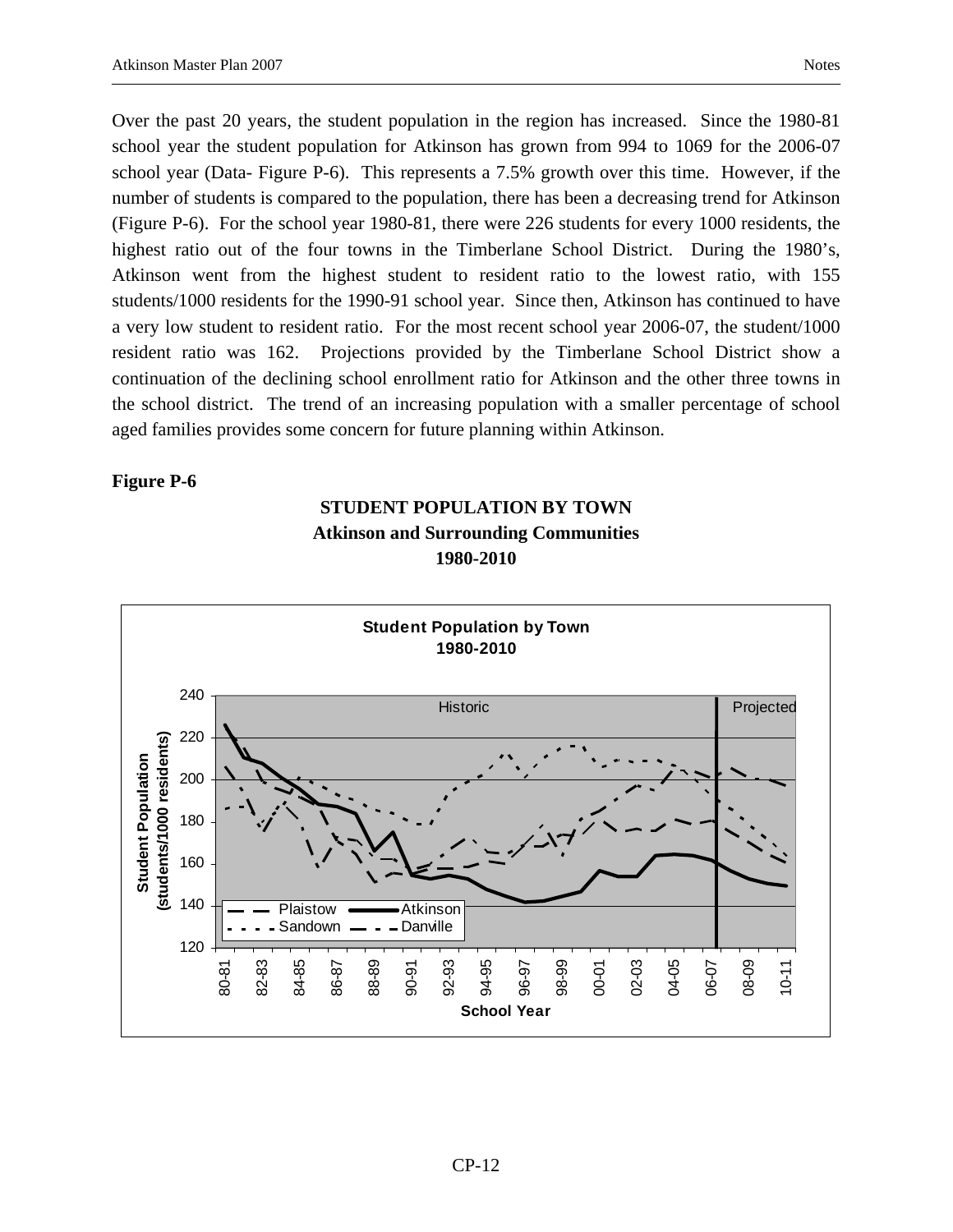#### Data:

Timb. Sch.

#### School Enrollment

|                  | 1979-                  |        | 1980- | 1981   | 1982   | 1983-         | 1984             | 1985-            | 1986-         | 1987-         | 1988-         | 1989-         | 1990-         | 1991-         | 1992-         | 1993-   | 1994-            | 1995-  |
|------------------|------------------------|--------|-------|--------|--------|---------------|------------------|------------------|---------------|---------------|---------------|---------------|---------------|---------------|---------------|---------|------------------|--------|
| Town/Area        | 1980                   |        | 1981  | 1982   | 1983   | 1984          | 1985             | 1986             | 1987          | 1988          | 1989          | 1990          | 1991          | 1992          | 1993          | 1994    | 1995             | 1996   |
| Atkinson         | 1,000                  |        | 994   | 976    | 947    | 939           | 941              | 927              | 891           | 886           | 855           | 913           | 802           | 804           | 828           | 835     | 826              | 821    |
| Danville         | 288                    |        | 272   | 256    | 249    | 277           | 301              | 304              | 330           | 359           | 355           | 372           | 397           | 419           | 444           | 478     | 474              | 490    |
| Plaistow         | 1,334                  |        | 1,256 | 1,212  | 1,131  | 1.111         | 1.130            | 1.151            | 1.147         | 1.120         | 1.102         | 1.140         | 1,132         | 1.148         | 1.144         | 1.171   | 1,209            | 1,210  |
| Sandown          | 383                    |        | 383   | 402    | 408    | 445           | 497              | 553              | 581           | 628           | 666           | 693           | 728           | 730           | 795           | 840     | 892              | 973    |
| Timb. Sch. Dist. | 3,005                  |        | 2,905 | 2,846  | 2,735  | 2,772         | 2,869            | 2,935            | 2,949         | 2,993         | 2,978         | 3,118         | 3,059         | 3,101         | 3,211         | 3,324   | 3,401            | 3,494  |
|                  |                        |        |       |        |        |               |                  |                  |               |               |               |               |               |               |               |         |                  |        |
|                  | 1996-                  |        | 1997- | 1998-  | 1999-  | 2000-         | $2001 -$         | 2002-            | 2003-         | $2004 -$      | 2005-         | 2006-         | 2007-         | 2008-         | 2009-         | 2010-   | $2011 -$         |        |
| Town/Area        | 1997                   |        | 1998  | 1999   | 2000   | 2001          | 2002             | 2003             | 2004          | 2005          | 2006          | 2007          | 2008          | 2009          | 2010          | 2011    | 2012             |        |
| Atkinson         | 820                    |        | 853   | 876    | 914    | 967           | 983              | 1,008            | 1,077         | 1,087         | 1,077         | 1,069         | 1,043         | 1,026         | 1,017         | 1,015   | 1,017            |        |
| Danville         | 538                    |        | 605   | 592    | 693    | 745           | 786              | 827              | 846           | 904           | 916           | 908           | 938           | 924           | 925           | 920     | 897              |        |
| Plaistow         | 1,289                  |        | 1,315 | 1,369  | 1,385  | 1,404         | 1,367            | 1,390            | 1,390         | 1,429         | 1,399         | 1,421         | 1,388         | 1,358         | 1,326         | 1,303   | 1,294            |        |
| Sandown          | 932                    |        | 993   | 1.032  | 1,052  | 1,056         | 1,093            | 1,122            | 1.166         | 1,177         | 1,173         | 1,131         | 1,105         | 1.066         | 1.031         | 993     | 972              |        |
| Timb. Sch. Dist. | 3,579                  |        | 3,766 | 3,869  | 4,044  | 4,172         | 4,229            | 4,347            | 4,479         | 4,597         | 4,565         | 4,529         | 4,474         | 4,374         | 4,299         | 4,231   | 4,180            |        |
|                  |                        |        |       |        |        |               |                  |                  |               |               |               |               |               |               |               |         |                  |        |
|                  | <b>Town Population</b> |        |       |        |        |               |                  |                  |               |               |               |               |               |               |               |         |                  |        |
|                  | 1979-                  | 1980-  |       | 1981-  | 1982-  | 1983-         | 1984-            | 1985-            | 1986-         | 1987-         | 1988-         | 1989-         | 1990-         | 1991-         | 1992-         | 1993-   | 1994-            | 1995-  |
| Town/Area        | 1980                   | 1981   |       | 1982   | 1983   | 1984          | 1985             | 1986             | 1987          | 1988          | 1989          | 1990          | 1991          | 1992          | 1993          | 1994    | 1995             | 1996   |
| Atkinson         | 4,181                  | 4,397  |       | 4,637  | 4,563  | 4,664         | 4,810            | 4,923            | 4,762         | 4,815         | 5,144         | 5,217         | 5,188         | 5,269         | 5,358         | 5,460   | 5,595            | 5,685  |
| Danville         | 1,282                  | 1,318  |       | 1,319  | 1,430  | 1,468         | 1,670            | 1,933            | 1,913         | 2,097         | 2,188         | 2,297         | 2,534         | 2,629         | 2,675         | 2,766   | 2,865            | 2,975  |
| Plaistow         | 5,764                  | 5,609  |       | 5,638  | 5,687  | 5.693         | 5,899            | 6.141            | 6,730         | 6,807         | 7,290         | 7,341         | 7,316         | 7,269         | 7,260         | 7,384   | 7,504            | 7,573  |
| Sandown          | 1,995                  | 2,057  |       | 2,150  | 2,277  | 2,389         | 2,472            | 2,801            | 3,017         | 3,306         | 3,584         | 3,769         | 4,060         | 4.097         | 4,105         | 4,228   | 4,403            | 4,559  |
| Timb. Sch.       |                        |        |       |        |        |               |                  |                  |               |               |               |               |               |               |               |         |                  |        |
| Dist.            | 13,222                 | 13,381 |       | 13,744 | 13,957 | 14,214        | 14,851           | 15,798           | 16,422        | 17,025        | 18,206        | 18,624        | 19,098        | 19,264        | 19,398        | 19,838  | 20,367           | 20,792 |
|                  |                        | 1997-  |       | 1998-  | 1999-  |               |                  |                  |               |               |               |               |               |               |               | $2010-$ |                  |        |
| Town/Area        | 1996-<br>1997          | 1998   |       | 1999   | 2000   | 2000-<br>2001 | $2001 -$<br>2002 | $2002 -$<br>2003 | 2003-<br>2004 | 2004-<br>2005 | 2005-<br>2006 | 2006-<br>2007 | 2007-<br>2008 | 2008-<br>2009 | 2009-<br>2010 | 2011    | $2011 -$<br>2012 |        |
| Atkinson         | 5,794                  | 5,997  |       | 6,071  | 6,228  | 6,178         | 6,387            | 6,542            | 6,578         | 6,603         | 6,562         | 6,608         | 6,656         | 6,704         | 6,752         | 6,800   | 6,858            |        |
| Danville         | 3,188                  | 3,388  |       | 3,622  | 3,824  | 4,023         | 4,115            | 4,192            | 4,336         | 4,412         | 4,492         | 4,524         | 4,558         | 4,592         | 4,626         | 4,660   | 4,702            |        |
| Plaistow         | 7,664                  | 7,812  |       | 7,873  | 7,987  | 7,747         | 7,812            | 7,860            | 7,906         | 7,884         | 7,817         | 7,878         | 7,936         | 7,994         | 8,052         | 8,110   | 8,184            |        |
| Sandown          | 4,648                  | 4,723  |       | 4,785  | 4,851  | 5,143         | 5,220            | 5,381            | 5,563         | 5.694         | 5,851         | 5,894         | 5,938         | 5.982         | 6.026         | 6.070   | 6,128            |        |
|                  |                        |        |       |        |        |               |                  |                  |               |               |               |               |               |               |               |         |                  |        |

Dist. 21,294 21,920 22,351 22,890 23,091 23,534 23,975 24,383 24,593 24,722 24,904 25,088 25,272 25,456 25,640 25,872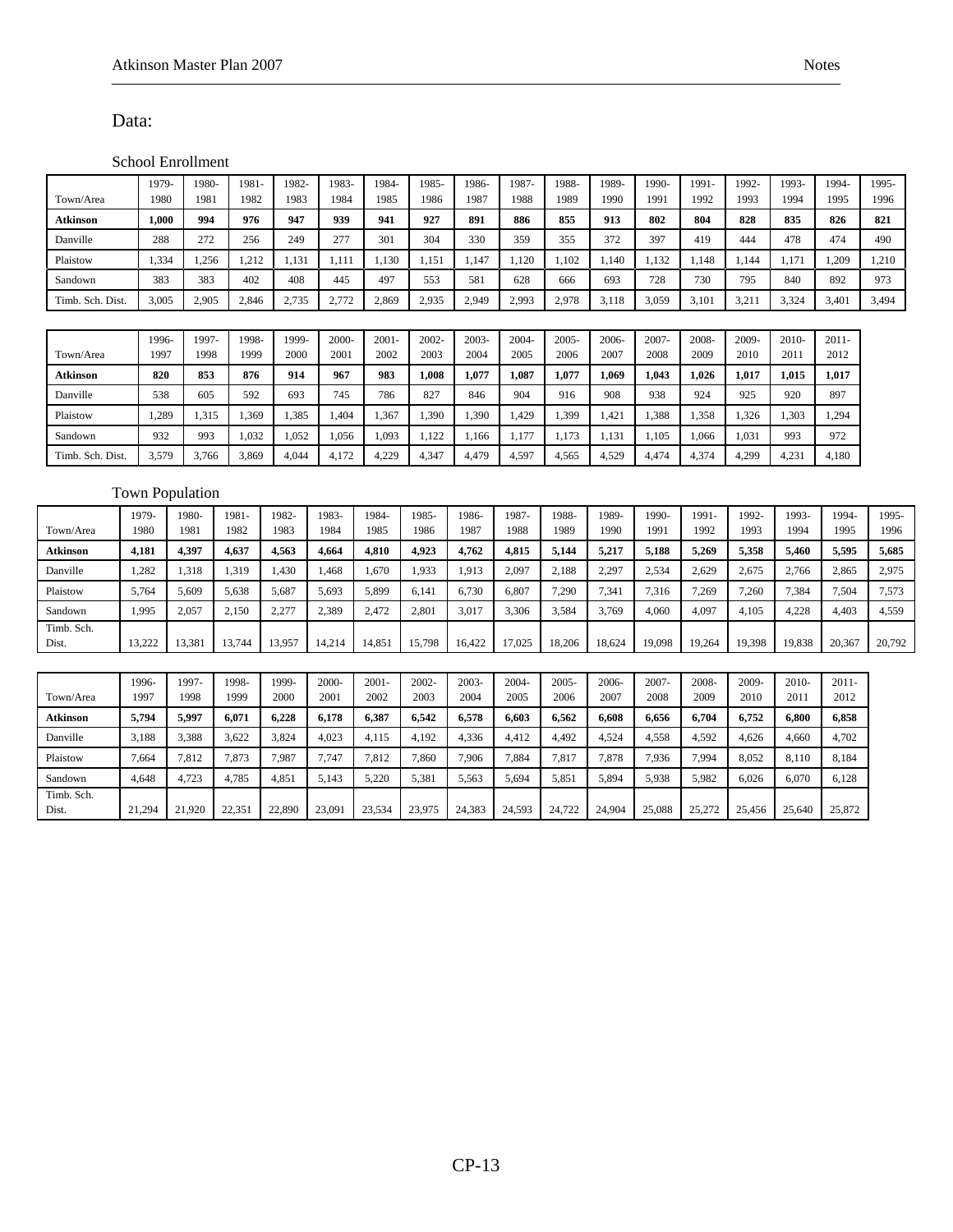|                  | Ellionnielli per Tooo Fersons |               |               |               |               |               |               |               |               |               |               |               |               |               |               |               |               |
|------------------|-------------------------------|---------------|---------------|---------------|---------------|---------------|---------------|---------------|---------------|---------------|---------------|---------------|---------------|---------------|---------------|---------------|---------------|
| Town/Area        | 1979-<br>1980                 | 1980-<br>1981 | 1981-<br>1982 | 1982-<br>1983 | 1983-<br>1984 | 1984-<br>1985 | 1985-<br>1986 | 1986-<br>1987 | 1987-<br>1988 | 1988-<br>1989 | 1989-<br>1990 | 1990-<br>1991 | 1991-<br>1992 | 1992-<br>1993 | 1993-<br>1994 | 1994-<br>1995 | 1995-<br>1996 |
| <b>Atkinson</b>  | 239                           | 226           | 210           | 208           | 201           | 196           | 188           | 187           | 184           | 166           | 175           | 155           | 153           | 155           | 153           | 148           | 144           |
| Danville         | 225                           | 206           | 194           | 174           | 189           | 180           | 157           | 173           | 171           | 162           | 162           | 157           | 159           | 166           | 173           | 165           | 165           |
| Plaistow         | 231                           | 224           | 215           | 199           | 195           | 192           | 187           | 170           | 165           | 151           | 155           | 155           | 158           | 158           | 159           | 161           | 160           |
| Sandown          | 192                           | 186           | 187           | 179           | 186           | 201           | 197           | 193           | 190           | 186           | 184           | 179           | 178           | 194           | 199           | 203           | 213           |
| Timb. Sch. Dist. | 227                           | 217           | 207           | 196           | 195           | 193           | 186           | 180           | 176           | 164           | 167           | 160           | 161           | 166           | 168           | 167           | 168           |
|                  |                               |               |               |               |               |               |               |               |               |               |               |               |               |               |               |               |               |
|                  | 1996-                         | 1997-         | 1998-         | 1999-         | 2000-         | $2001 -$      | 2002-         | 2003-         | $2004 -$      | $2005 -$      | 2006-         | 2007-         | 2008-         | 2009-         | $2010-$       | $2011 -$      |               |
| Town/Area        | 1997                          | 1998          | 1999          | 2000          | 2001          | 2002          | 2003          | 2004          | 2005          | 2006          | 2007          | 2008          | 2009          | 2010          | 2011          | 2012          |               |
| <b>Atkinson</b>  | 142                           | 142           | 144           | 147           | 157           | 154           | 154           | 164           | 165           | 164           | 162           | 157           | 153           | 151           | 149           | 148           |               |

#### Enrollment per 1000 Persons

Sources: 1979-2007, School Administration Unit 55 (SAU 55)- Timberlane Regional School District. 1979-2012, NH Office of Energy and Planning.

Danville 169 179 163 181 185 191 197 195 205 204 201 206 201 200 197 191 Plaistow 168 168 174 173 181 175 177 176 181 179 180 175 170 165 161 158 Sandown 201 210 216 217 205 209 209 210 207 200 192 186 178 171 164 159 Timb. Sch. Dist. | 168 | 172 | 173 | 177 | 181 | 180 | 181 | 184 | 187 | 185 | 182 | 178 | 173 | 169 | 165 | 162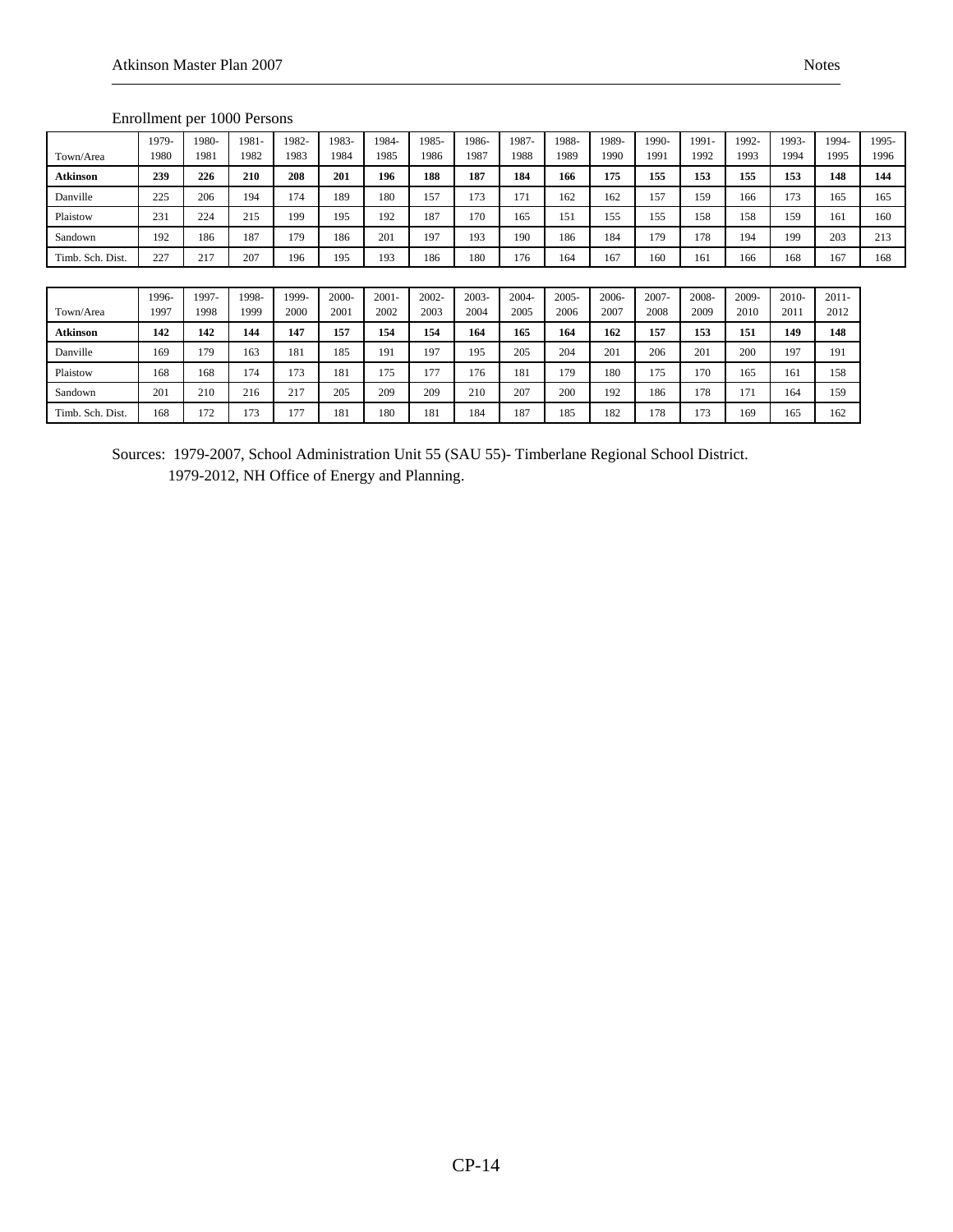Figure P-7 displays the share of school enrollment per town. Historically, it illustrates the two towns of Atkinson and Plaistow have contributed a declining share of students to the Timberlane Regional School District. In the 1980-81 school year, Atkinson represented 34% of student enrollment while Plaistow had 43%. Respectively the school enrollment share declined to 24% and 31% for the 2006-07 school year. Sandown and Danville show an increasing contribution over the same time period. Since 2000, school enrollment shares have stabilized and these trends are projected to remain constant into the future to the 2010-11 school year.

#### **Figure P-7**

## **SHARE OF SCHOOL ENROLLMENT BY TOWN Atkinson and Surrounding Communities 1980-2010**

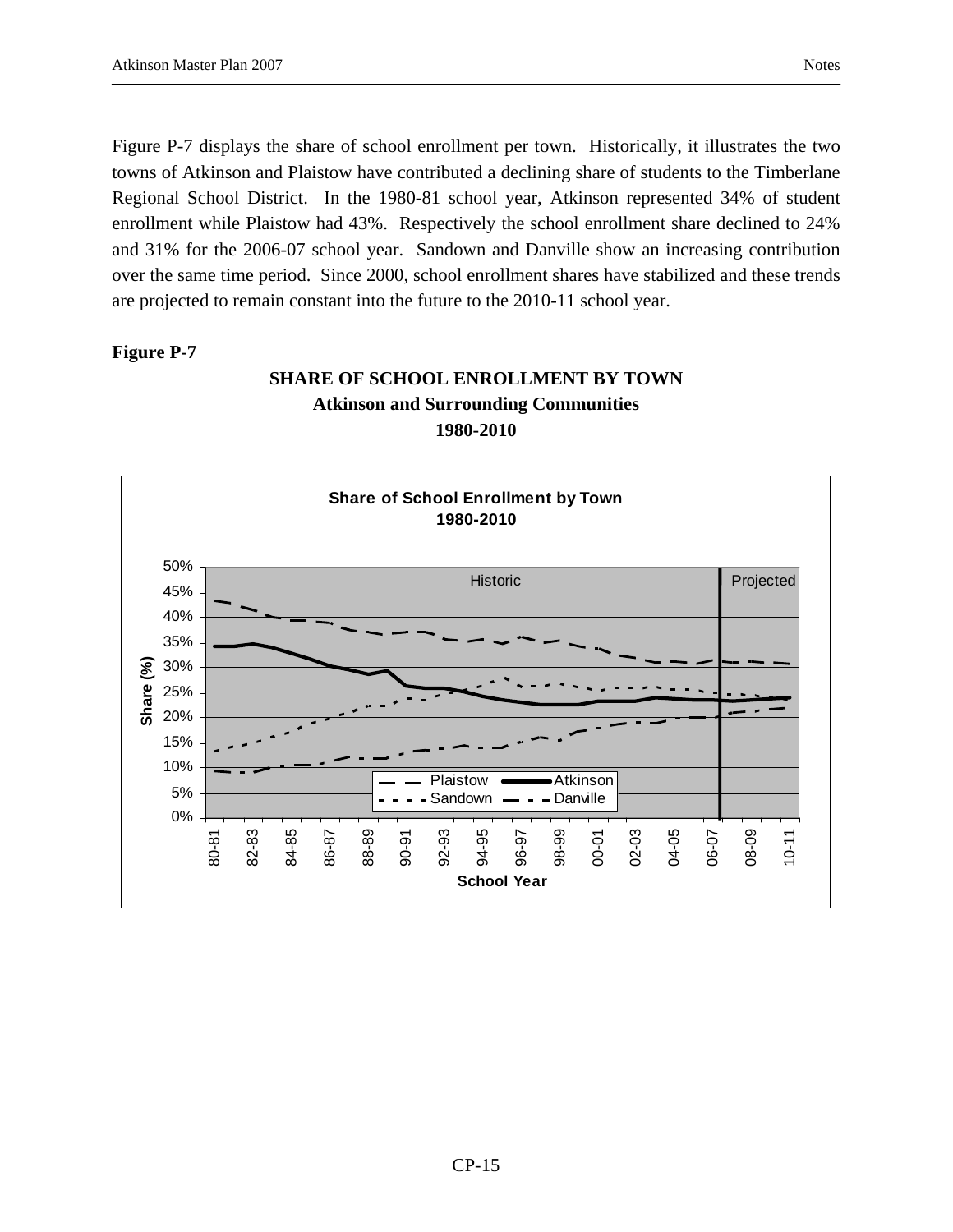### Data for Figure P-7:

#### Share of School Enrollment

| Town            | 1979-<br>1980 | 1980-<br>1981 | 1981-<br>1982 | 1982-<br>1983 | 1983-<br>1984 | 1984-<br>1985    | 1985-<br>1986    | 1986-<br>1987    | 1987-<br>1988    | 1988-<br>1989    | 1989-<br>1990 | 1990-<br>1991    | 1991-<br>1992 | 1992-<br>1993 | 1993-<br>1994   | 1994-<br>1995    | 1995-<br>1996 |
|-----------------|---------------|---------------|---------------|---------------|---------------|------------------|------------------|------------------|------------------|------------------|---------------|------------------|---------------|---------------|-----------------|------------------|---------------|
| Atkinson        | n/a           | 34%           | 34%           | 35%           | 34%           | 33%              | 32%              | 30%              | 30%              | 29%              | 29%           | 26%              | 26%           | 26%           | 25%             | 24%              | 23%           |
| Danville        | n/a           | 9%            | 9%            | 9%            | 10%           | 10%              | 10%              | 11%              | 12%              | 12%              | 12%           | 13%              | 14%           | 14%           | 14%             | 14%              | 14%           |
| Plaistow        | n/a           | 43%           | 43%           | 41%           | 40%           | 39%              | 39%              | 39%              | 37%              | 37%              | 37%           | 37%              | 37%           | 36%           | 35%             | 36%              | 35%           |
| Sandown         | n/a           | 13%           | 14%           | 15%           | 16%           | 17%              | 19%              | 20%              | 21%              | 22%              | 22%           | 24%              | 24%           | 25%           | 25%             | 26%              | 28%           |
|                 |               |               |               |               |               |                  |                  |                  |                  |                  |               |                  |               |               |                 |                  |               |
| Town            | 1996-<br>1997 | 1997-<br>1998 | 1998-<br>1999 | 1999-<br>2000 | 2000-<br>2001 | $2001 -$<br>2002 | $2002 -$<br>2003 | $2003 -$<br>2004 | $2004 -$<br>2005 | $2005 -$<br>2006 | 2006-<br>2007 | $2007 -$<br>2008 | 2008-<br>2009 | 2009-<br>2010 | $2010-$<br>2011 | $2011 -$<br>2012 |               |
| <b>Atkinson</b> | 23%           | 23%           | 23%           | 23%           | 23%           | 23%              | 23%              | 24%              | 24%              | 24%              | 24%           | 23%              | 23%           | 24%           | 24%             | 24%              |               |
| Danville        | 15%           | 16%           | 15%           | 17%           | 18%           | 19%              | 19%              | 19%              | 20%              | 20%              | 20%           | 21%              | 21%           | 22%           | 22%             | 21%              |               |
| Plaistow        | 36%           | 35%           | 35%           | 34%           | 34%           | 32%              | 32%              | 31%              | 31%              | 31%              | 31%           | 31%              | 31%           | 31%           | 31%             | 31%              |               |
| Sandown         | 26%           | 26%           | 27%           | 26%           | 25%           | 26%              | 26%              | 26%              | 26%              | 26%              | 25%           | 25%              | 24%           | 24%           | 23%             | 23%              |               |
|                 |               |               |               |               |               |                  |                  |                  |                  |                  |               |                  |               |               |                 |                  |               |
|                 |               |               |               |               |               |                  |                  |                  |                  |                  |               |                  |               |               |                 |                  |               |

Change in Student Enrollment (%)

|                  | 1979-   | 1980-   | 1981-   | 1982-   | 1983-   | 1984-    | 1985-   | 1986-    | 1987-    | 1988-    | 1989-    | 1990-    | 1991-   | 1992-    | 1993-   | 1994-    | 1995-    |
|------------------|---------|---------|---------|---------|---------|----------|---------|----------|----------|----------|----------|----------|---------|----------|---------|----------|----------|
| Town/Area        | 1980    | 1981    | 1982    | 1983    | 1984    | 1985     | 1986    | 1987     | 1988     | 1989     | 1990     | 1991     | 1992    | 1993     | 1994    | 1995     | 1996     |
| Atkinson         | n/a     | $-0.6%$ | $-1.8%$ | $-3.1%$ | $-0.9%$ | $0.2\%$  | $-1.5%$ | $-4.0\%$ | $-0.6\%$ | $-3.6\%$ | 6.4%     | 13.8%    | 0.2%    | 2.9%     | $0.8\%$ | $-1.1\%$ | $-0.6\%$ |
| Danville         | n/a     | $-5.9%$ | $-6.3%$ | $-2.8%$ | 10.1%   | 8.0%     | 1.0%    | 7.9%     | 8.1%     | $-1.1%$  | 4.6%     | 6.3%     | 5.3%    | 5.6%     | 7.1%    | $-0.8%$  | 3.3%     |
| Plaistow         | n/a     | $-6.2%$ | $-3.6%$ | $-7.2%$ | $-1.8%$ | 1.7%     | 1.8%    | $-0.3%$  | $-2.4%$  | $-1.6%$  | 3.3%     | $-0.7%$  | 1.4%    | $-0.3%$  | 2.3%    | 3.1%     | 0.1%     |
| Sandown          | n/a     | 0.0%    | 4.7%    | 1.5%    | 8.3%    | 10.5%    | 10.1%   | 4.8%     | 7.5%     | 5.7%     | 3.9%     | 4.8%     | 0.3%    | 8.2%     | 5.4%    | 5.8%     | 8.3%     |
| Timb. Sch. Dist. | n/a     | $-3.4%$ | $-2.1%$ | $-4.1%$ | 1.3%    | 3.4%     | 2.2%    | 0.5%     | 1.5%     | $-0.5%$  | 4.5%     | $-1.9%$  | 1.4%    | 3.4%     | 3.4%    | 2.3%     | 2.7%     |
|                  |         |         |         |         |         |          |         |          |          |          |          |          |         |          |         |          |          |
|                  | 1996-   | 1997-   | 1998-   | 1999-   | 2000-   | $2001 -$ | 2002-   | $2003 -$ | $2004 -$ | $2005 -$ | $2006 -$ | $2007 -$ | 2008-   | 2009-    | 2010-   | $2011 -$ |          |
| Town/Area        | 1997    | 1998    | 1999    | 2000    | 2001    | 2002     | 2003    | 2004     | 2005     | 2006     | 2007     | 2008     | 2009    | 2010     | 2011    | 2012     |          |
| Atkinson         | $-0.1%$ | 3.9%    | 2.6%    | 4.2%    | 5.5%    | 1.6%     | 2.5%    | 6.4%     | $0.9\%$  | $-0.9\%$ | $-0.7%$  | $-2.5%$  | $-1.7%$ | $-0.9\%$ | $-0.2%$ | $0.2\%$  |          |
| Danville         | 8.9%    | 11.1%   | $-2.2%$ | 14.6%   | 7.0%    | 5.2%     | 5.0%    | 2.2%     | 6.4%     | 1.3%     | $-0.9\%$ | 3.2%     | $-1.5%$ | 0.1%     | $-0.5%$ | $-2.6\%$ |          |
| Plaistow         | 6.1%    | 2.0%    | 3.9%    | 1.2%    | 1.4%    | $-2.7%$  | 1.7%    | 0.0%     | 2.7%     | $-2.1%$  | 1.5%     | $-2.4%$  | $-2.2%$ | $-2.4%$  | $-1.8%$ | $-0.7%$  |          |
| Sandown          | $-4.4%$ | 6.1%    | 3.8%    | 1.9%    | 0.4%    | 3.4%     | 2.6%    | 3.8%     | 0.9%     | $-0.3%$  | $-3.7%$  | $-2.4%$  | $-3.7%$ | $-3.4%$  | $-3.8%$ | $-2.2%$  |          |
| Timb. Sch. Dist. | 2.4%    | 5.0%    | 2.7%    | 4.3%    | 3.1%    | 1.3%     | 2.7%    | 2.9%     | 2.6%     | $-0.7%$  | $-0.8%$  | $-1.2%$  | $-2.3%$ | $-1.7%$  | $-1.6%$ | $-1.2%$  |          |

Source: 1979-2007, School Administration Unit 55 (SAU 55)- Timberlane Regional School District.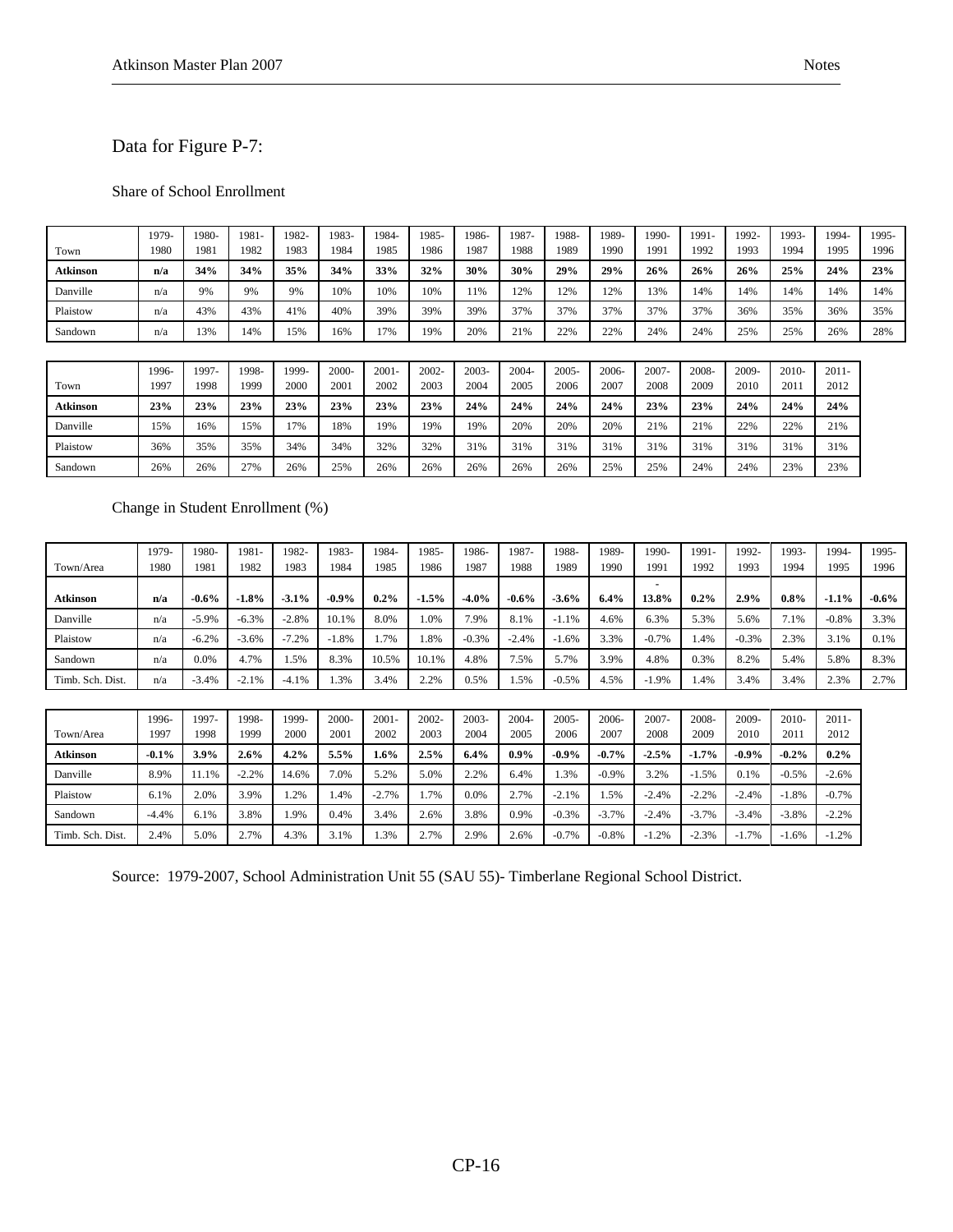#### **Employment**

As of 2004, Atkinson had 127 employers who employed over 950 persons (Table P-4). Comparatively, in 1990, there were 92 employers who employed 933 persons. The growth over this period of time can be expressed as annual average growth with a 2.3% increase in employers and .1% increase in employees. It could be inferred then that there are more employers in Atkinson who are employing less people. The weekly wages earned by those employed in Atkinson was \$697.71. This was \$264.92 more than in 1990 and represents a 3.4% average annual growth over this time frame. Atkinson wasn't alone in this growth trend. Other surrounding communities and Rockingham County experience the growth of the employment base as well. Atkinson however did fall short in many of the categories in Table P-4. For example, the average annual growth for employers in Atkinson (2.3%) was the third lowest out of all of the communities and the average annual growth in employees (.1%) was the lowest out of the surrounding communities. Regionally the average weekly wage in Atkinson is strong compared to towns in the Timberlane School District and slightly lower than county statistics. Overall, the employment base for Atkinson is strong and is projected to continue growing.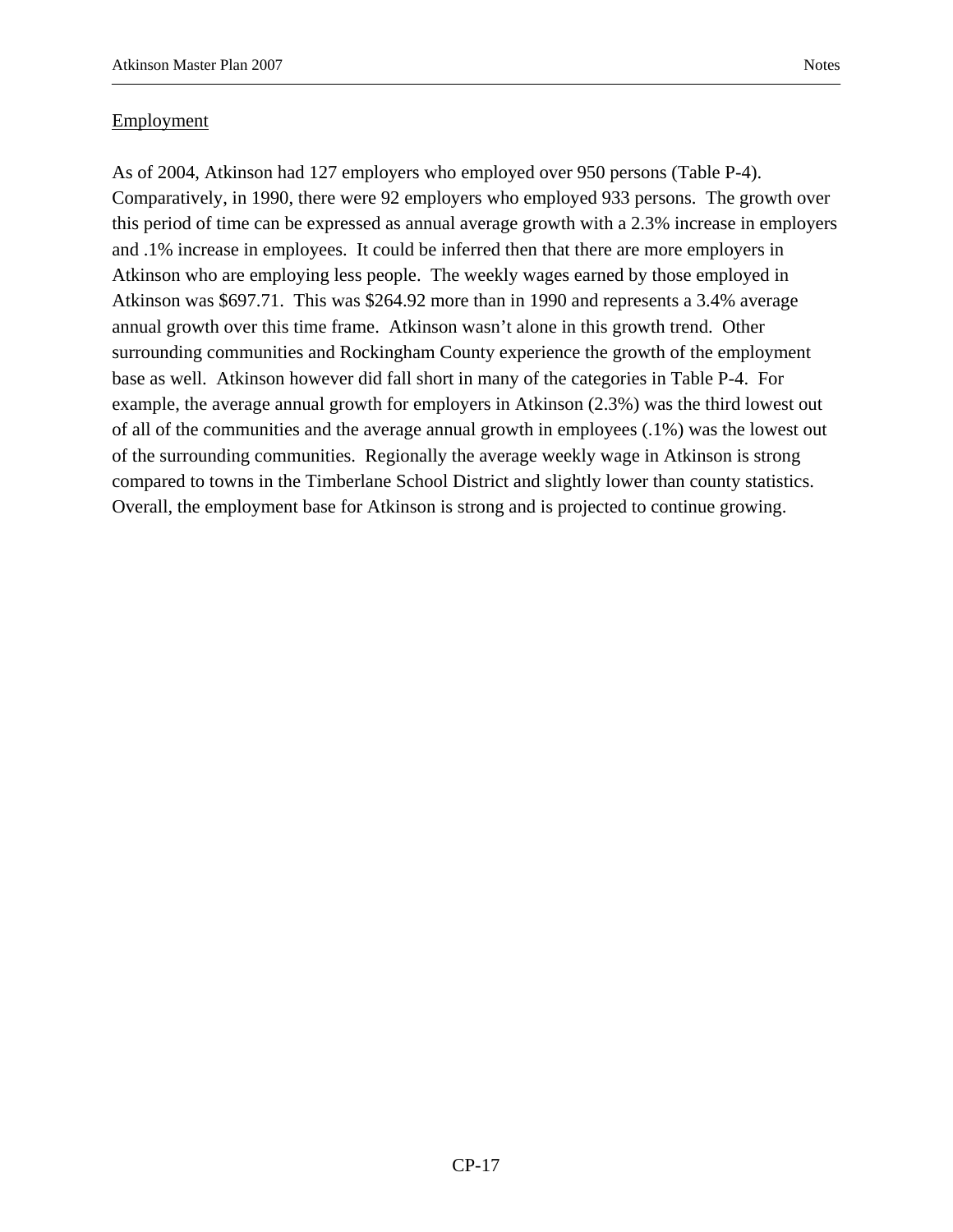# **NUMBER OF EMPLOYERS & EMPLOYEES Atkinson and Surrounding Communities 1990-2004**

|                     |                   |                  | 1990             |               |                  | 2004             |             |
|---------------------|-------------------|------------------|------------------|---------------|------------------|------------------|-------------|
|                     |                   |                  |                  | Average       |                  |                  | Average     |
|                     | <b>Total Pop.</b> |                  | Avg. Annl.       | <b>Weekly</b> |                  | Avg. Annl.       | Weekly      |
| <b>TOWN/AREA</b>    | <b>2000</b>       | <b>Employers</b> | <b>Employees</b> | Wage          | <b>Employers</b> | <b>Employees</b> | <b>Wage</b> |
| <b>Atkinson</b>     | 6,178             | 92               | 933              | \$432.79      | 127              | 952              | \$697.71    |
| Danville            | 4,023             | 35               | 132              | \$277.72      | 59               | 219              | \$559.86    |
| Plaistow            | 7.747             | 276              | 3,322            | \$321.02      | 372              | 5,039            | \$611.97    |
| Sandown             | 5.143             | 32               | 138              | \$284.82      | 55               | 244              | \$607.53    |
| Timber, Sch. Dist.  | 23,091            | 435              | 4,525            | \$329.09      | 613              | 6.454            | \$619.27    |
| <b>Rock. County</b> | 277,359           | 6,649            | 93,950           | \$428.83      | 9,881            | 133,803          | \$774.11    |
| N.H.                | 1,235,550         | 31,658           | 497,266          | \$434.67      | 43,403           | 613,327          | \$753.70    |

|                     |                                      | # CHANGE: 1990-2004 |               |                  | Avg. Annl. Growth: 1990-2004 |               |                 |
|---------------------|--------------------------------------|---------------------|---------------|------------------|------------------------------|---------------|-----------------|
|                     |                                      |                     | Average       |                  |                              | Average       | <b>Jobs Per</b> |
|                     |                                      | Avg. Annl.          | <b>Weekly</b> |                  | Avg. Annl.                   | <b>Weekly</b> | Capita          |
| <b>TOWN/AREA</b>    | <b>Employees</b><br><b>Employers</b> |                     | <b>Wage</b>   | <b>Employers</b> | <b>Employees</b>             | Wage          | in 2000         |
| <b>Atkinson</b>     | 35                                   | 19                  | \$264.92      | 2.3%             | $0.1\%$                      | 3.4%          | 0.12            |
| Danville            | 24                                   | 87                  | \$282.14      | 3.7%             | 3.6%                         | 4.9%          | 0.04            |
| Plaistow            | 96                                   | 1.717               | \$290.95      | 2.1%             | 2.9%                         | 4.5%          | 0.63            |
| Sandown             | 23                                   | 106                 | \$322.71      | 3.8%             | 4.0%                         | 5.3%          | 0.04            |
| Timber, Sch. Dist.  | 178                                  | 1.929               | \$290.18      | 2.4%             | 2.5%                         | 4.4%          | 0.26            |
| <b>Rock. County</b> | 3,232                                | 39,853              | \$345.28      | 2.8%             | 2.5%                         | $4.1\%$       | 0.47            |
| N.H.                | 11.745                               | 116.061             | \$319.03      | 2.2%             | 1.5%                         | 3.9%          | 0.49            |

Source: 2004, NH Economic and Labor Market Information Bureau.

Table P-5 looks at the percent of the population who are unemployed for the respective communities between 2000-2006. Most recently, Atkinson's unemployment rate was 3.8% in 2006. Over this time frame, the recession between 2002-2004 is evident by the increased unemployment rates. Historically Atkinson's unemployment rate has hovered around the average unemployment rate for the Timberlane School District (5.7%) but it lies significantly higher than the unemployment rates of Rockingham County (4.9%) and New Hampshire (4.2%).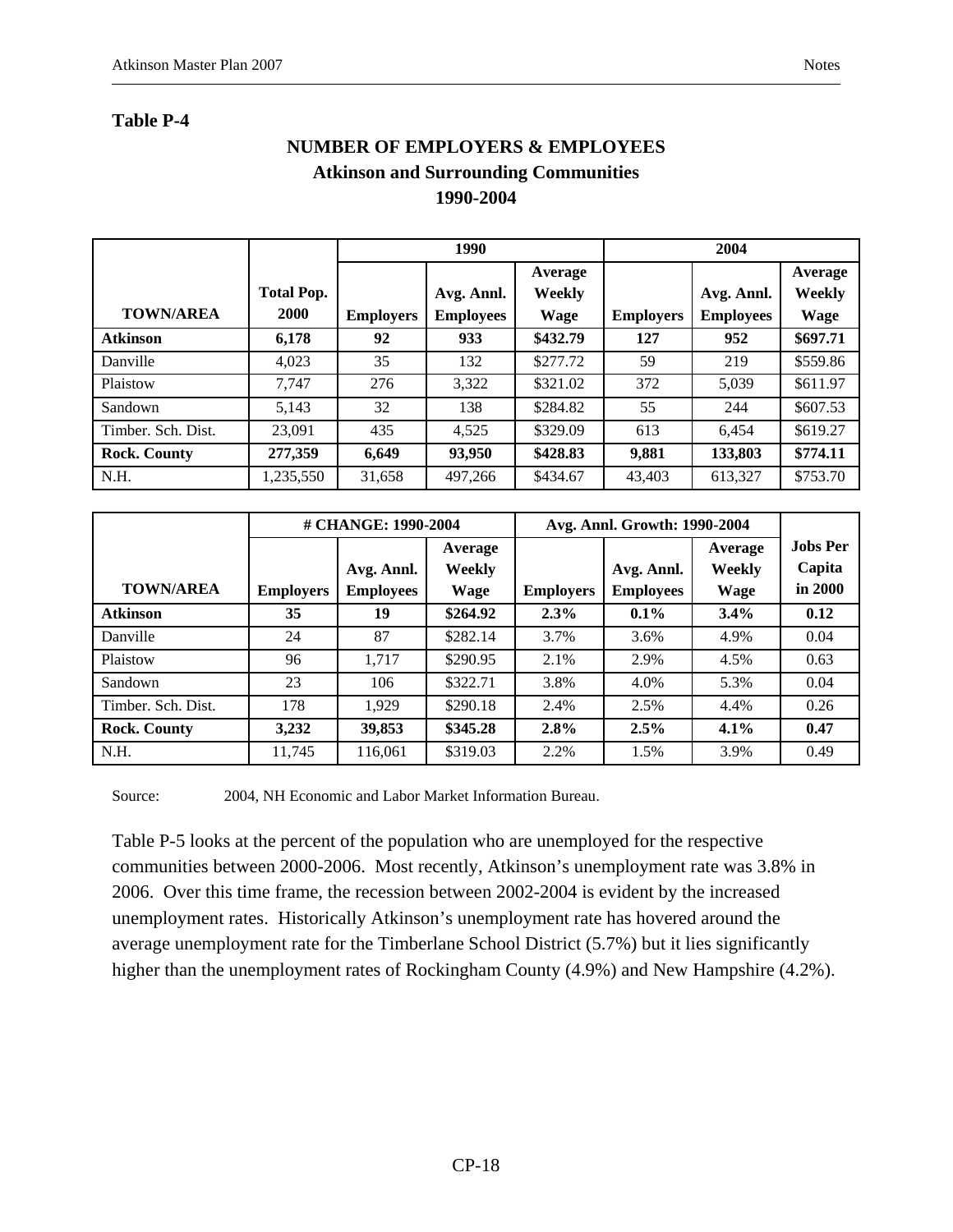### **Table P-5**

|                     | <b>Unemployment Rate</b>    |                                                                                                                                                                   |         |         |         |      |         |      |  |  |  |  |  |  |  |
|---------------------|-----------------------------|-------------------------------------------------------------------------------------------------------------------------------------------------------------------|---------|---------|---------|------|---------|------|--|--|--|--|--|--|--|
| <b>TOWN/AREA</b>    | <b>March</b><br><b>2000</b> | <b>March</b><br><b>March</b><br><b>March</b><br><b>March</b><br><b>March</b><br><b>March</b><br>Avg.<br>2005<br>$00 - 06$<br>2001<br>2002<br>2003<br>2004<br>2006 |         |         |         |      |         |      |  |  |  |  |  |  |  |
| <b>Atkinson</b>     | $5.6\%$                     | $4.8\%$                                                                                                                                                           | $7.5\%$ | $5.6\%$ | 6.5%    | 5.8% | 3.8%    | 5.7% |  |  |  |  |  |  |  |
| Danville            | 3.6%                        | 3.1%                                                                                                                                                              | 7.0%    | 9.0%    | $6.0\%$ | 5.8% | 5.1%    | 5.7% |  |  |  |  |  |  |  |
| Plaistow            | 5.1%                        | 4.4%                                                                                                                                                              | 8.9%    | 7.3%    | 7.2%    | 5.8% | 5.3%    | 6.3% |  |  |  |  |  |  |  |
| Sandown             | 2.8%                        | 3.4%                                                                                                                                                              | 8.3%    | 6.8%    | 6.8%    | 5.0% | 3.7%    | 5.3% |  |  |  |  |  |  |  |
| Timber, Sch. Dist.  | 4.3%                        | 3.9%                                                                                                                                                              | 7.9%    | 7.2%    | 6.6%    | 5.6% | 4.5%    | 5.7% |  |  |  |  |  |  |  |
| <b>Rock. County</b> | n/a                         | n/a                                                                                                                                                               | n/a     | $5.3\%$ | 5.4%    | 4.9% | $4.0\%$ | 4.9% |  |  |  |  |  |  |  |
| N.H.                | n/a                         | n/a                                                                                                                                                               | n/a     | 4.5%    | 4.4%    | 4.0% | 3.7%    | 4.2% |  |  |  |  |  |  |  |

# **UNEMPLOYMENT RATE Atkinson and Surrounding Communities 2000-2006**

Source: 2000, US Census Bureau.

#### Commute

The effects of suburbanization in the U.S. have not been limited to physical development of the communities. Suburbanization has also affected societal factors such as commute habits (Table P-6). Residents in Atkinson had a mean commute time of 30.7 minutes, which is slightly higher than the county's mean commute time of 28.6 minutes. Due to the proximity to Massachusetts border and financial differences between the two states, many residents opt to live in Atkinson and commute to Massachusetts (53.7%). This is also depicted in Plaistow, another border town. Employers in Rockingham County (37.4%) and Essex County (36.1%) in Massachusetts, employ the two largest concentrations of Atkinson residents. However in Rockingham County, the location where the residents are commuting is fairly spread out with 24.2% of Atkinson residents commuting to "Other" localities within the county. However there is some concentration of commuters in the Salem/Windham area, where 6.7% of the residents work.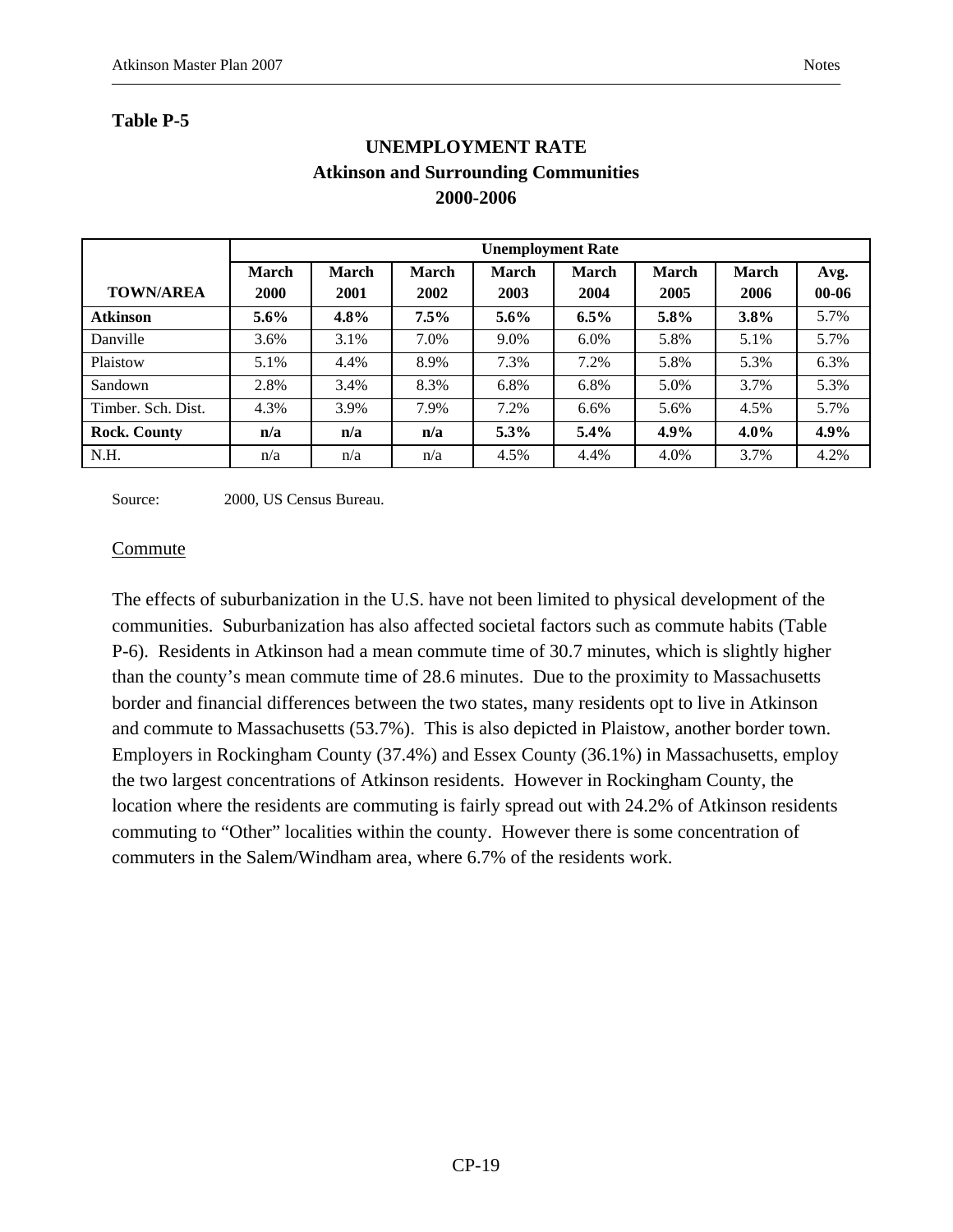### **COMMUTER DESTIONATIONS**

# **Atkinson and Surrounding Communities**

**2000** 

|                     |                           |              | <b>Destination by State</b> |                 |                    |
|---------------------|---------------------------|--------------|-----------------------------|-----------------|--------------------|
| <b>TOWN/AREA</b>    | Commute Time<br>(minutes) | NH Workplace | MA Workplace                | Workplace<br>МE | <b>Other State</b> |
| <b>Atkinson</b>     | 30.7                      | 44.5%        | 53.7%                       | $0.0\%$         | $1.8\%$            |
| Danville            | 36.5                      | 60.3%        | 38.7%                       | 0.0%            | 0.9%               |
| Plaistow            | 29.0                      | 42.3%        | 57.1%                       | 0.2%            | 0.4%               |
| Sandown             | 34.4                      | 65.2%        | 34.2%                       | 0.0%            | 0.6%               |
| <b>Rock. County</b> | 28.6                      | 69.9%        | 28.0%                       | 1.2%            | 0.9%               |

|                     |                                                |                         | <b>Destination in Rock. County</b> |                   |                  |                           |  |  |  |  |
|---------------------|------------------------------------------------|-------------------------|------------------------------------|-------------------|------------------|---------------------------|--|--|--|--|
| <b>TOWN/AREA</b>    | Exeter/Hampton<br>Seabrook                     | Portsmouth<br>Newington | Londonderry<br>Derry/              | Windham<br>Salem/ | Other Rockingham | ರೆ<br>Rockingham<br>Total |  |  |  |  |
| <b>Atkinson</b>     | 2.7%                                           | 2.3%                    | 1.5%                               | $6.7\%$           | 24.2%            | 37.4%                     |  |  |  |  |
| Danville            | 3.9%                                           | 2.0%                    | 2.5%                               | 5.9%              | 37.9%            | 52.2%                     |  |  |  |  |
| Plaistow            | 2.3%                                           | 2.6%                    | 0.5%                               | 6.1%              | 25.8%            | 37.3%                     |  |  |  |  |
| Sandown             | 2.2%<br>6.5%<br>32.2%<br>50.8%<br>4.4%<br>5.6% |                         |                                    |                   |                  |                           |  |  |  |  |
| <b>Rock. County</b> | 10.2%                                          | 9.8%                    | 8.0%                               | 7.8%              | 17.2%            | 52.9%                     |  |  |  |  |

|                     |                      |                         | <b>Destination in Other County</b> |                 |                    |                                        |                  |
|---------------------|----------------------|-------------------------|------------------------------------|-----------------|--------------------|----------------------------------------|------------------|
| <b>TOWN/AREA</b>    | Co., NH<br>Strafford | Co.,<br>Merrimack<br>HN | Ć.,<br>Hillsborough<br>E           | Co., ME<br>York | Co., MA<br>Suffolk | MA<br>$\ddot{\mathbf{C}}$<br>Middlesex | Co., MA<br>Essex |
| <b>Atkinson</b>     | $0.2\%$              | $1.0\%$                 | 5.7%                               | $0.0\%$         | 2.5%               | 13.6%                                  | 36.1%            |
| Danville            | 1.2%                 | 0.8%                    | 5.3%                               | 0.0%            | 3.4%               | 10.9%                                  | 23.1%            |
| Plaistow            | 1.2%                 | 0.0%                    | 3.9%                               | 0.2%            | 3.1%               | 16.2%                                  | 36.9%            |
| Sandown             | 0.3%                 | 0.2%                    | 13.2%                              | $0.0\%$         | 1.3%               | 6.5%                                   | 24.4%            |
| <b>Rock. County</b> | 2.9%                 | 2.5%                    | 11.3%                              | $0.9\%$         | 3.0%               | $9.3\%$                                | 14.7%            |

Source: 2000, US Census Bureau.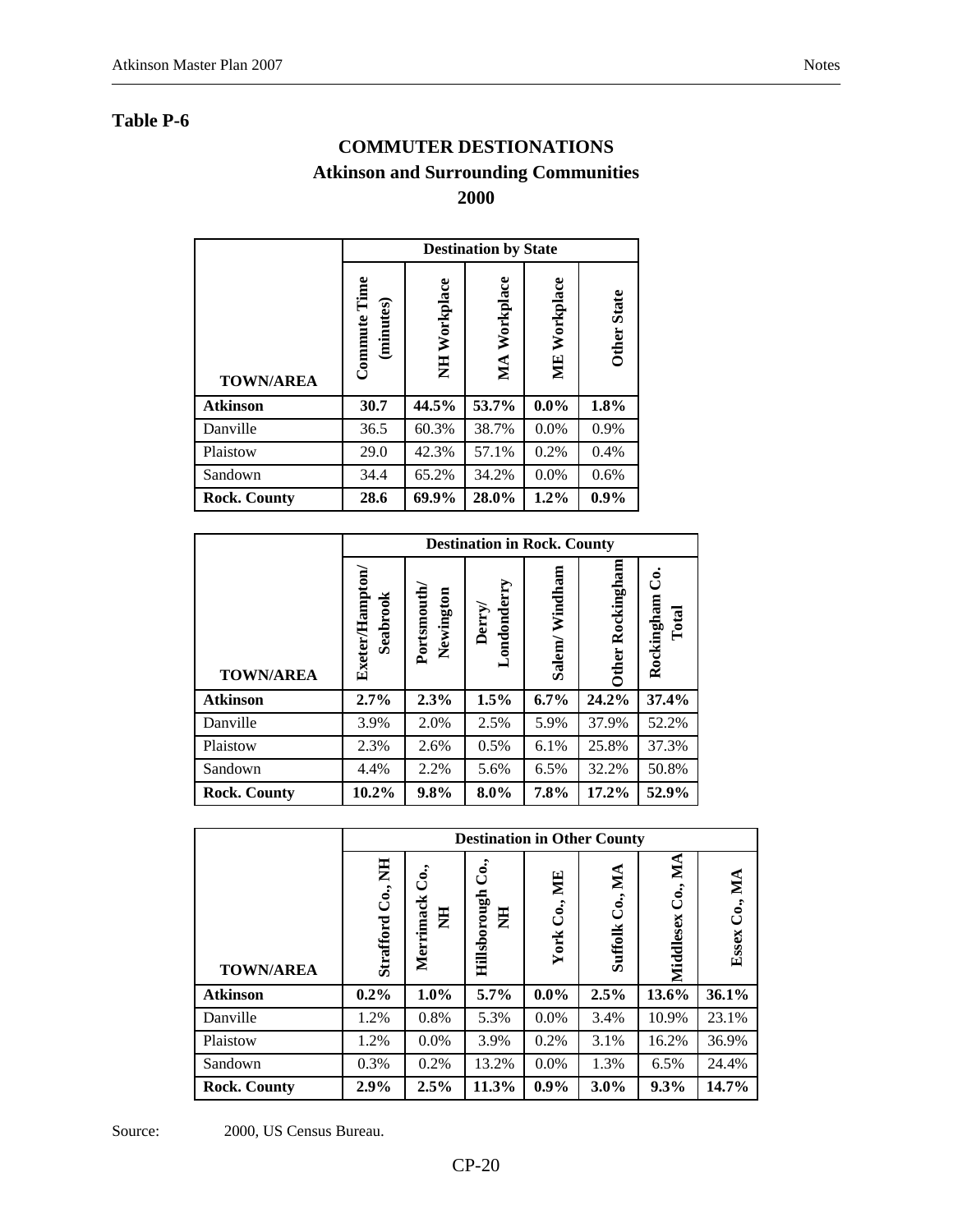#### Income, Poverty and Housing

Table P-7 compares the median household income, poverty rates, median house values, and median monthly rental costs. Across all categories, Atkinson is relatively more affluent. The Town has the highest median income and home price. Also supporting this statement is the lower percent of families below the poverty level (2.3%). The median monthly rent is the one category which is quite lower (\$600/month) compared to neighboring communities. This is attributed to the lack of diversity in rental units and the relative age of the units, which are mostly located behind the post office and constructed 20-30 years ago. Neighboring towns have a higher rate because they tend to be newer construction and offer more diversity, in layouts and number of bedrooms, compared to Atkinson.

#### **Table P-7**

|                     | 2000 & 2006                                                |                                                         |                                            |                                          |  |  |  |  |  |  |  |  |  |  |
|---------------------|------------------------------------------------------------|---------------------------------------------------------|--------------------------------------------|------------------------------------------|--|--|--|--|--|--|--|--|--|--|
| <b>TOWN/AREA</b>    | 2000<br><b>Median</b><br><b>Household</b><br><b>Income</b> | 2000<br>% of Families<br><b>Below</b><br><b>Poverty</b> | 2006<br><b>Median Home</b><br><b>Price</b> | 2006<br><b>Median Rent</b><br>(\$/month) |  |  |  |  |  |  |  |  |  |  |
| <b>Atkinson</b>     | \$69,729                                                   | 2.3%                                                    | \$337,000                                  | \$600*                                   |  |  |  |  |  |  |  |  |  |  |
| Danville            | \$57,287                                                   | 3.2%                                                    | \$285,000*                                 | \$944*                                   |  |  |  |  |  |  |  |  |  |  |
| Plaistow            | \$61,707                                                   | 2.1%                                                    | \$252,350                                  | \$983                                    |  |  |  |  |  |  |  |  |  |  |
| Sandown             | \$67,581                                                   | 3.3%                                                    | \$298,400                                  | \$818**                                  |  |  |  |  |  |  |  |  |  |  |
| Timber. Sch. Dist.  | \$63,508                                                   | 2.7%                                                    | \$295,917                                  | \$983                                    |  |  |  |  |  |  |  |  |  |  |
| <b>Rock. County</b> | \$58,150                                                   | 3.1%                                                    | \$303,000                                  | \$994                                    |  |  |  |  |  |  |  |  |  |  |
| N.H.                | \$49,467                                                   | 4.3%                                                    | \$250,000                                  | \$928                                    |  |  |  |  |  |  |  |  |  |  |

# **INCOME, POVERTY, AND OTHER INDICATORS Atkinson and Surrounding Communities**

\*- Data from 2005

\*\*- Data from 2000

Source: 2000, US Census Bureau. 2005,2006, NH Housing and Finance Authority.

Table P-8 lists the housing units for Atkinson and surrounding communities. The housing boom in the 1980's is quite evident in this table, with all of the communities experiencing large growth rates during this period. In subsequent years, the housing market has waned off but is still progressing forward with strong growth rates between 2%-4% annually. Also, over this time period there is evidence that the housing units are occupying fewer people, suggesting the continuing sprawl of the community. In 1980, Atkinson had 3.08 persons per housing unit. By 2000 this statistic dropped to 2.54, representing a 17% decrease from 1980 levels.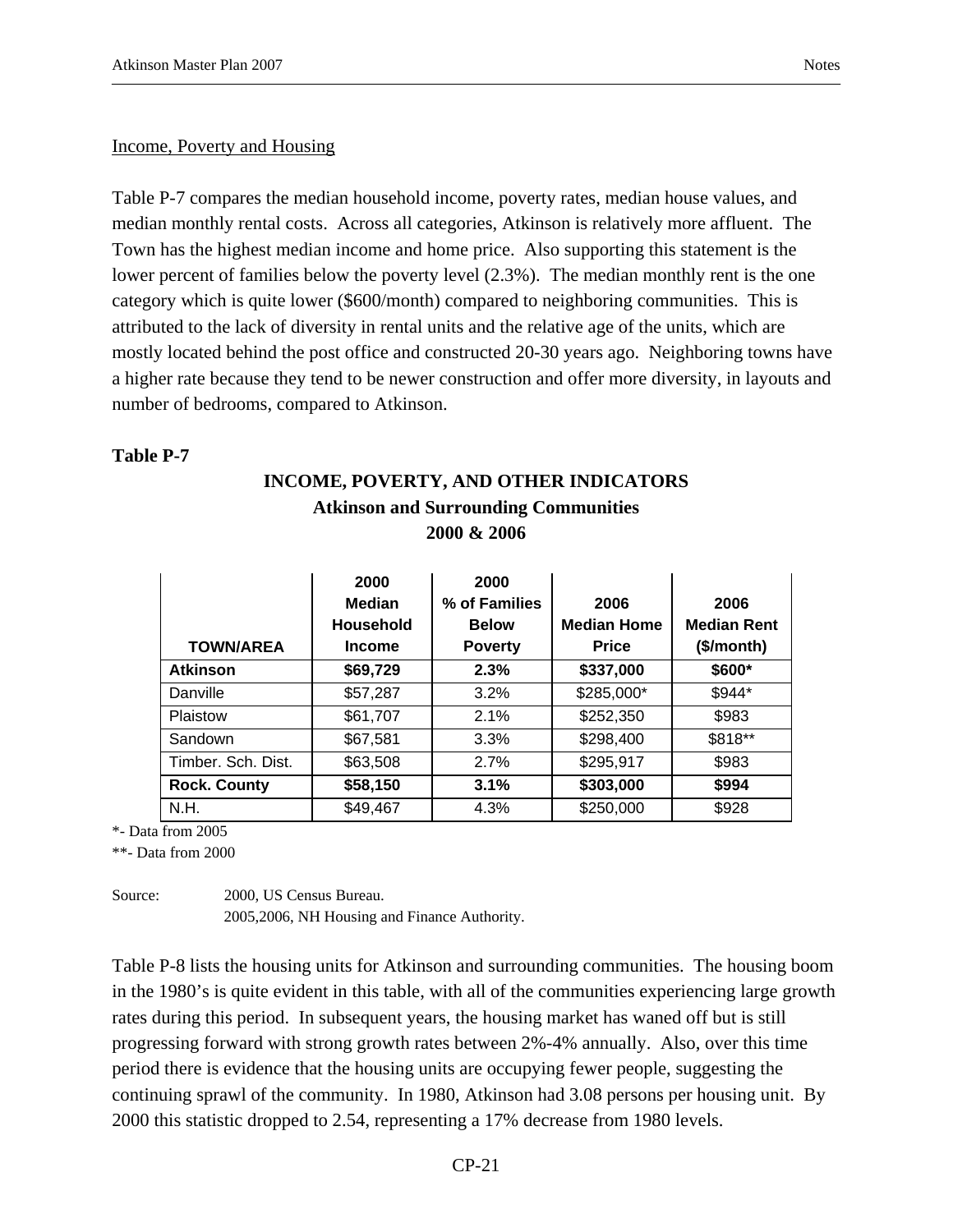### **Table P-8**

# **HOUSING UNITS COMPARISON Atkinson and Surrounding Communities 2000**

|                     |        |        |                      |        |       | Avg. Annual        |           |      |                                 |      |
|---------------------|--------|--------|----------------------|--------|-------|--------------------|-----------|------|---------------------------------|------|
|                     |        |        | <b>Housing Units</b> |        |       | <b>Growth Rate</b> |           |      | <b>Average Persons per Unit</b> |      |
| <b>TOWN/AREA</b>    | 1980   | 1990   | 2000                 | 2005   | 80-90 | $90 - 00$          | $00 - 05$ | 1980 | 1990                            | 2000 |
| <b>Atkinson</b>     | 1428   | 1885   | 2431                 | 2650   | 2.7%  | 2.5%               | 1.7%      | 3.08 | 2.75                            | 2.54 |
| Danville            | 439    | 960    | 1479                 | 1662   | 7.5%  | 4.2%               | 2.3%      | 3.00 | 2.64                            | 2.72 |
| Plaistow            | 1827   | 2691   | 2927                 | 2990   | 3.8%  | 0.8%               | $0.4\%$   | 3.07 | 2.72                            | 2.65 |
| Sandown             | 736    | 1488   | 1777                 | 2051   | 6.8%  | 1.8%               | 2.8%      | 2.79 | 2.73                            | 2.89 |
| Timber. Sch. Dist.  | 4430   | 7024   | 8614                 | 9353   | 4.5%  | 2.0%               | 1.6%      | 3.02 | 2.72                            | 2.68 |
| <b>Rock. County</b> | 69375  | 101773 | 13023                | 122322 | 3.8%  | 1.0%               | 1.6%      | 2.74 | 2.42                            | 2.45 |
| N.H.                | 349172 | 503904 | 547024               | 588895 | 3.6%  | 0.8%               | 1.5%      | 2.64 | 1.68                            | 2.26 |

Sources: 1980, 1990, 2000, US Census Bureau. 2005, NH Office of Energy and Planning.

#### **Migration Patterns**

Table P-9 analyzes the residence where people live for individuals aged four years old or older in the year 2000 and compares it to their residence in 1995. Out of the 5,767 respondents in Atkinson, 3,612 (63%) live in the same residences compared to 2,095(36%) who lived in a different residence. There were 60 respondents (1%) who fell into the "other" category. This could include residents who lived abroad. Out of the 2,095 who lived in a different residence in 1995, 903 (16%) had previously lived in the same county compared to 1,192 (21%) who lived in a different county. Respondents who lived in a different county are further broken down based on whether the previous residence was in a county within New Hampshire (116 respondents, 2%) or a different state (1,076, 19%). This shows that a significant number of residents who have moved to Atkinson since 1995 have come from outside of the state. This trend is similarly reflected in the other towns in Timberlane School District as well as Rockingham County and New Hampshire. Interestingly, this analysis also reveals the higher percent of residents of Atkinson who have not moved. Some factors which may be attributed to the low emigration percents include: high quality of life, connections to the community and more stable employment.